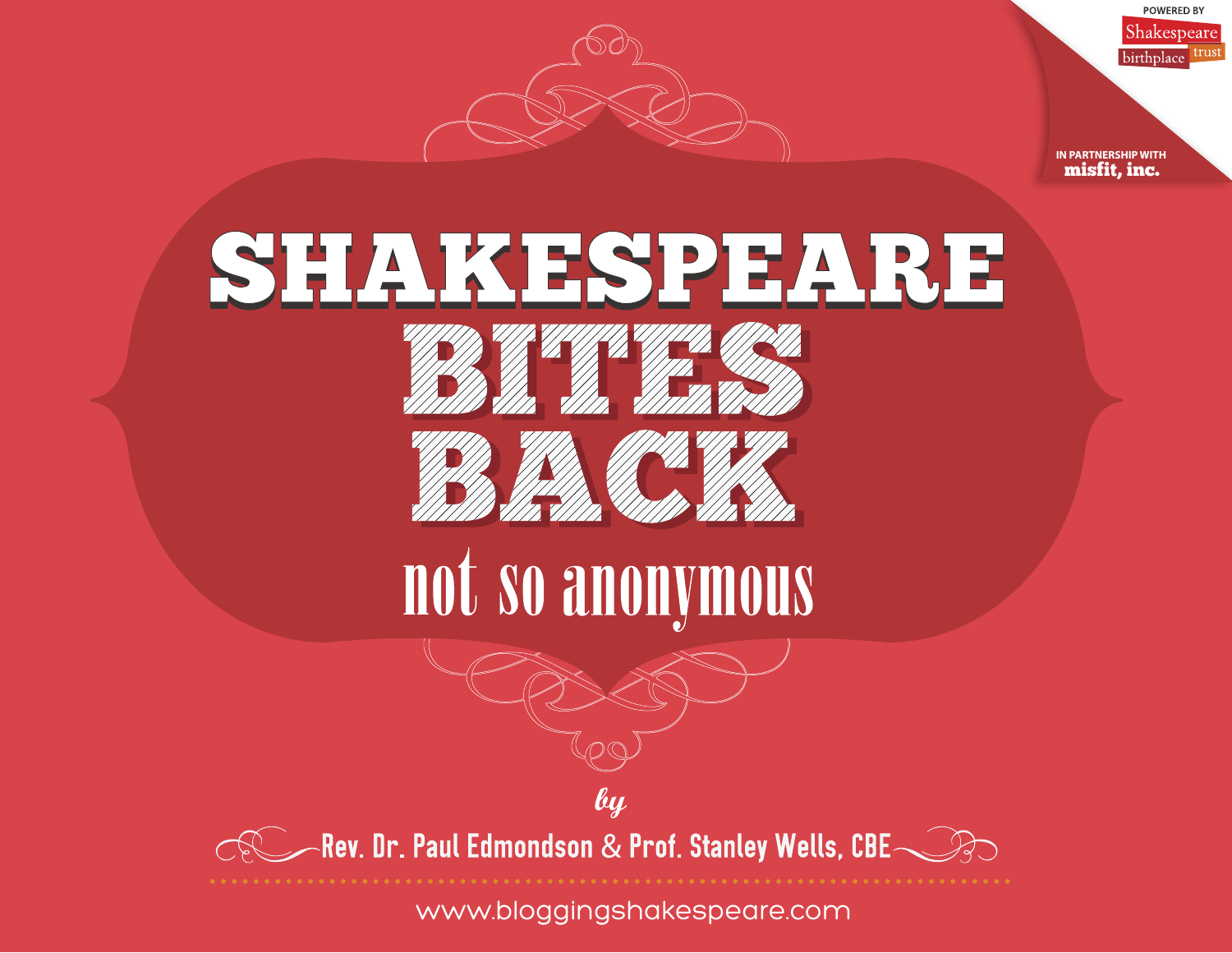

"Shakespeare Bites Back: Not So Anonymous" is a free ebook produced by [The Shakespeare Birthplace Trust](http://www.shakespeare.org.uk) in partnership with [Misfit, Inc.](http://misfit-inc.com) It is one of our many online projects, including [Blogging Shakespeare,](http://bloggingshakespeare.com) [Finding](http://findingshakespeare.co.uk)  [Shakespeare,](http://findingshakespeare.co.uk) [60 Minutes with Shakespeare](http://60minuteswithshakespeare.com), [Happy](http://happybirthdayshakespeare.com)  [Birthday Shakespeare](http://happybirthdayshakespeare.com) as well as many others.

Our aim is to connect Shakespeare professionals, lovers and enthusiasts all over the world and to lead the world in democratising Shakespeare in the digital age.

The Shakespeare Birthplace Trust is the independent charity charged with the care and promotion of Shakespeare's physical and intellectual legacy. If you would like to know more or become involved with us then please go to [www.shakespeare.org.uk.](http://www.shakespeare.org.uk)

Dr. Diana Owen **Director** Shakespeare Birthplace Trust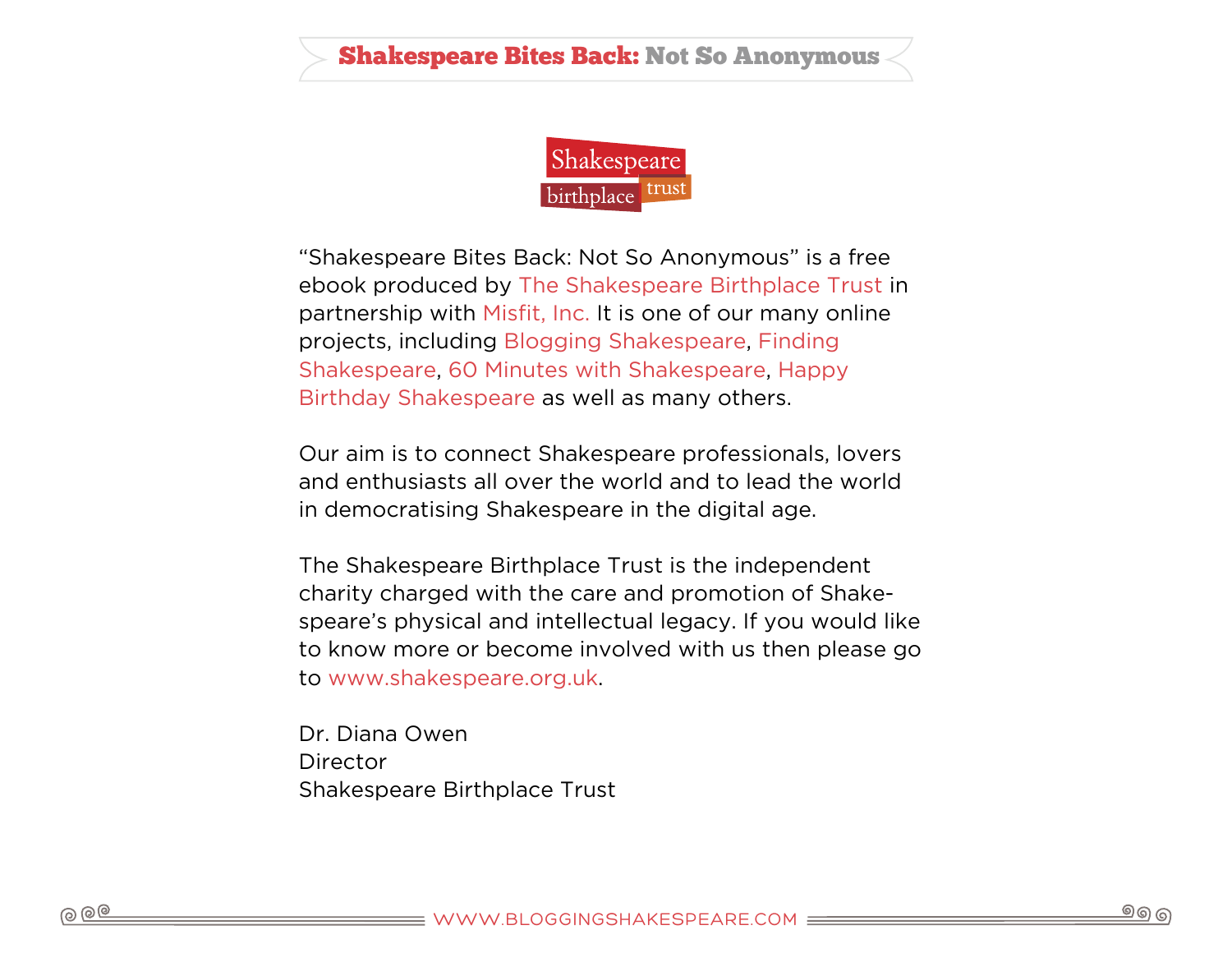

| The Evidence for Shakespeare  | 5  |
|-------------------------------|----|
| Doubting the Doubters         | 10 |
| Shakespeare and Co.           | 11 |
| Who's in? Who's out?          | 12 |
| Infiltrating the Academy      | 13 |
| Imagining Experience          | 15 |
| <b>Art Imitating Life</b>     | 16 |
| Among the Conspirators        | 18 |
| Duping the Dean               | 21 |
| The Language of the Doubters  | 22 |
| Sucking Shakespeare's Blood   | 26 |
| Speaking up for Shakespeare   | 28 |
| Not at all anonymous          | 29 |
| A Pro-Shakespearian Manifesto | 32 |
| <b>Resources</b>              | 40 |



This book is free and does not contain affiliate links. Share it with the world under the terms of [creative commons](http://creativecommons.org/licenses/by/3.0/)  [attribution 3.0 license.](http://creativecommons.org/licenses/by/3.0/) © 2011 Blogging Shakespeare

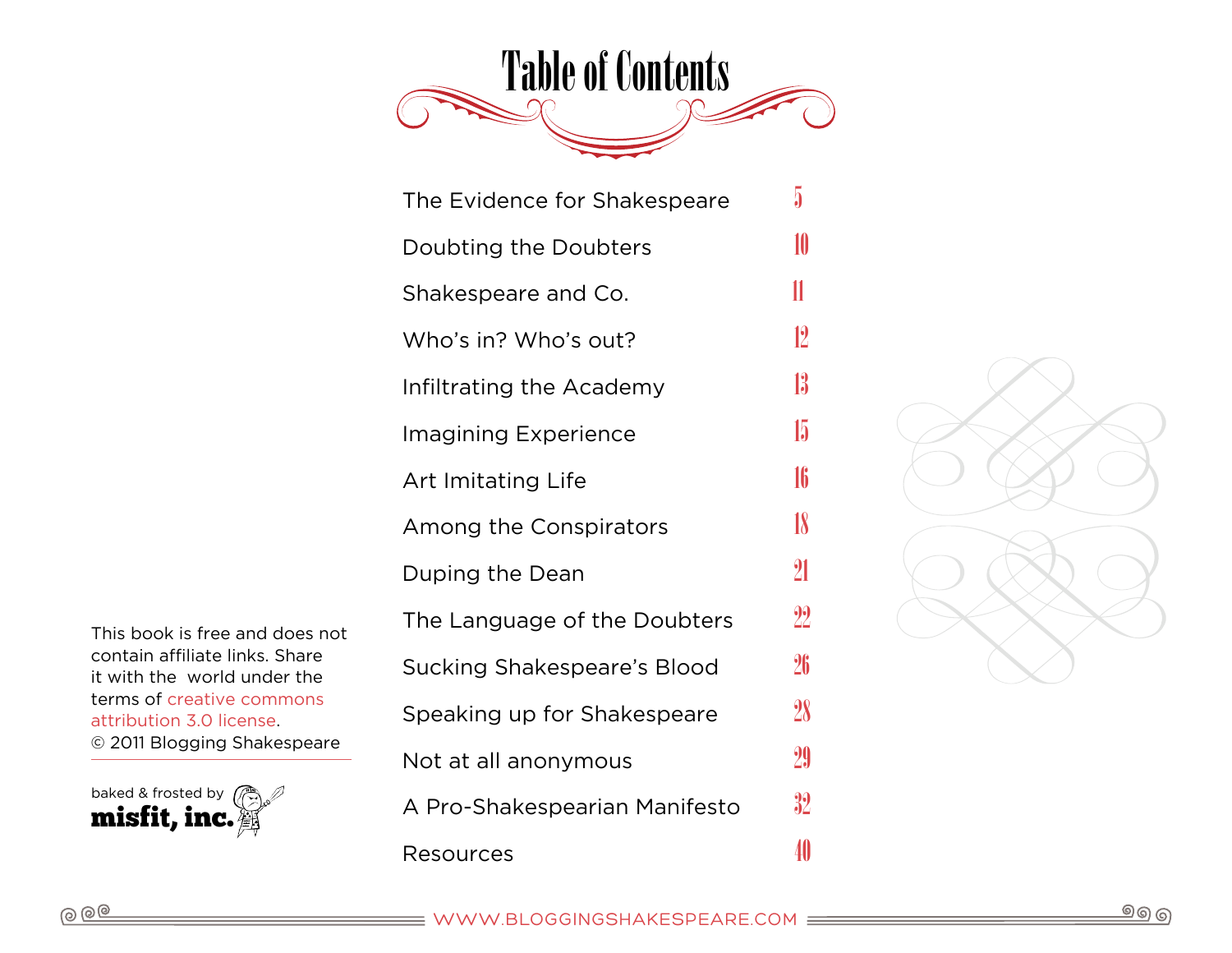

Rev. Dr. Paul Edmondson & Prof. Stanley Wells, CBE

Let us tell you a true story.

A Shakespeare scholar climbed into a taxi in Los Angeles. The Russian driver asked where his passenger came from.

'Stratford-upon-Avon.'

'Ah, Shakespeare.'

'Yes. That's right.'

'There is so much we don't know about Shakespeare. He didn't write the plays, did he?'

What might have been a quiet journey turned into the Shakespearian passenger giving a full account of the evidence for Shakespeare of Stratford as the author of the works attributed to him. The taxi driver listened carefully and understood clearly. But was he convinced by the time his passenger got out at the Getty Museum? He was certainly tipped handsomely.

'Shakespearians' – scholars, students, teachers, actors, directors, theatre-goers, creative artists, journalists, film-makers, general readers –are accustomed to being

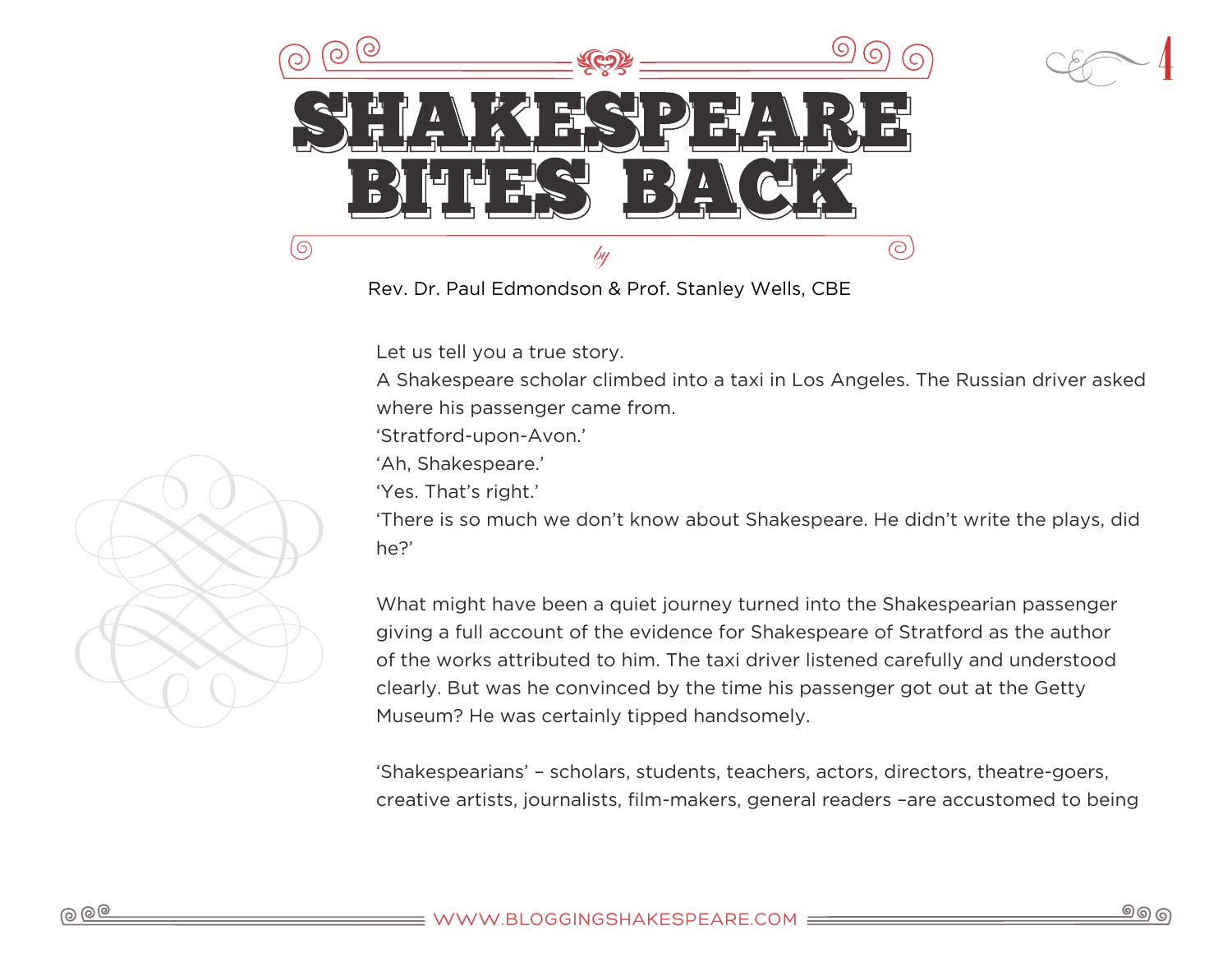

<span id="page-4-0"></span>drawn into casual conversations of this kind. Some of them groan inwardly (or even outwardly); some are more polite in their responses than others. For some this might be the first question raised after a talk or lecture. Here in Stratfordupon-Avon, the question is often raised in the five Shakespeare Houses cared for by [The Shakespeare Birthplace Trust.](http://www.shakespeare.org.uk) However Shakespearians deal with this topic, we think that they should always express surprise when anyone starts even to suggest that Shakespeare of Stratford-upon-Avon did not write Shakespeare. Why?

# The Evidence for Shakespeare

Above all – and in a sense finally - there is masses of evidence to show that he did. This is why any expression of doubt should evoke a surprised response. The nature of the evidence is rich and varied. Plays were attributed to William Shakespeare in the registers of the Stationers' Company of London and on 39 title pages of 16 of his plays in first editions and early reprints. The dedications to the poems Venus and Adonis and The Rape of Lucrece bear the signature 'William Shakespeare'.

These were printed by his Stratford contemporary and probable school fellow,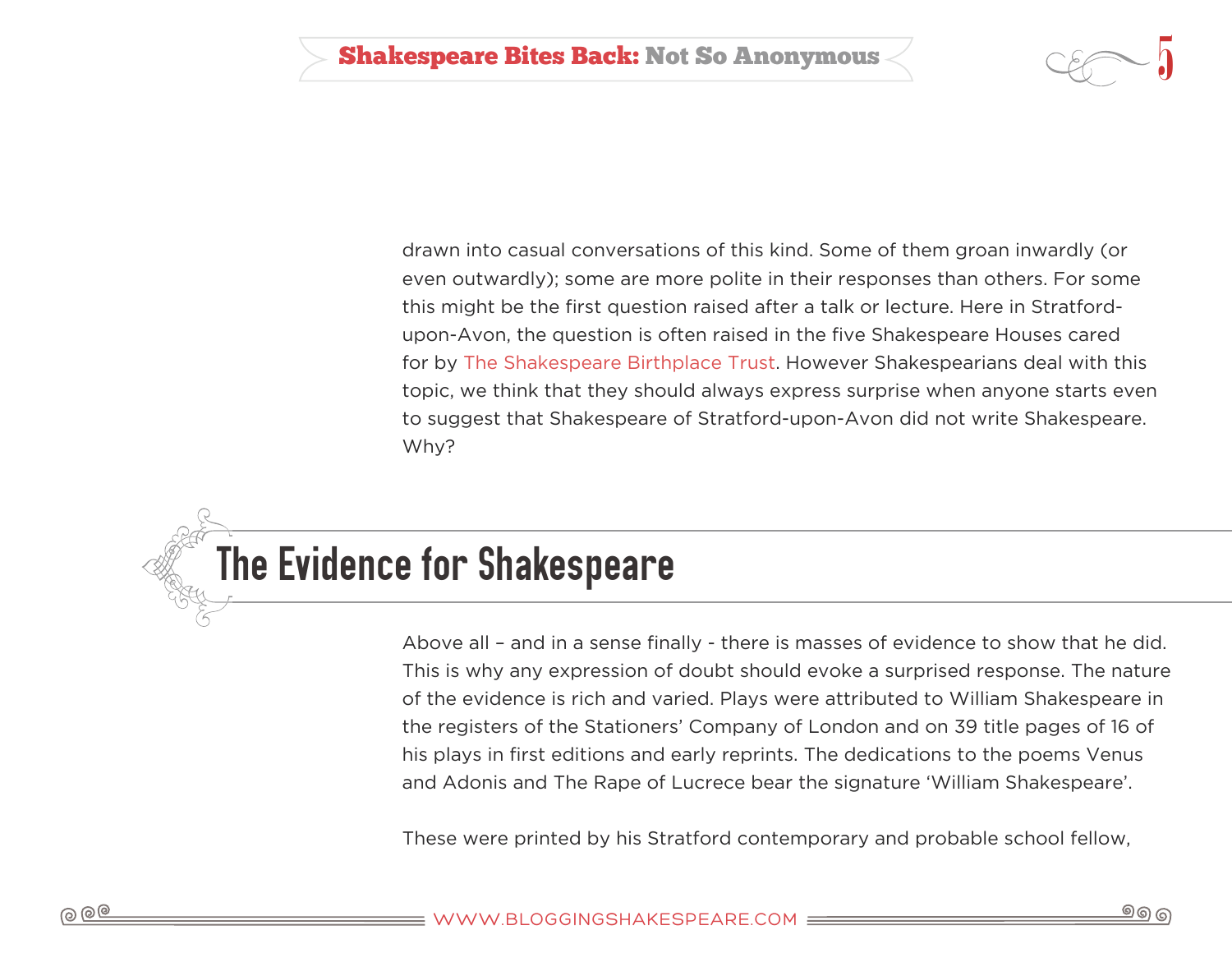Richard Field, who became a distinguished and learned publisher in London. Modern editors think that Shakespeare may even have been in the printing house during the course of the poems' production, so tidy, neat and almost error free are their first editions.

The title-page of the Sonnets published in 1609 blazons them forth as 'Shakespeare's Sonnets, never before imprinted.' Note, the 'William' is missing; he was famous enough to be known only by his surname. The short, enigmatic poem 'The Phoenix and the Turtle' is clearly attributed to Shakespeare on its first publication in 1601 in Robert Chester's Love's Martyr.

Then comes a mass of evidence from his contemporaries in works surviving either in print or in manuscript. During his lifetime Shakespeare is frequently mentioned by name as a writer, sometimes in general terms, at other times explicitly. He is identified as the author of plays and poems by writers including Henry Willobie, William Covell, Richard Barnfield, John Weever, Thomas Freeman, Anthony Scoloker, and the anonymous author of the Parnassus plays (in which a character wants a portrait of him as a pin-up: 'O, sweet Master Shakespeare, I'll have his picture in my study at the court', and also wishes to 'worship sweet Master Shakespeare, and to honour him will lay his Venus and Adonis under my pillow'). Other writers who mention him include Henry Chettle, William Camden, William Barksted, Leonard Digges, and the dramatist John Webster.

'O, sweet Master Shakespeare, I'll have his pic in my study at the cour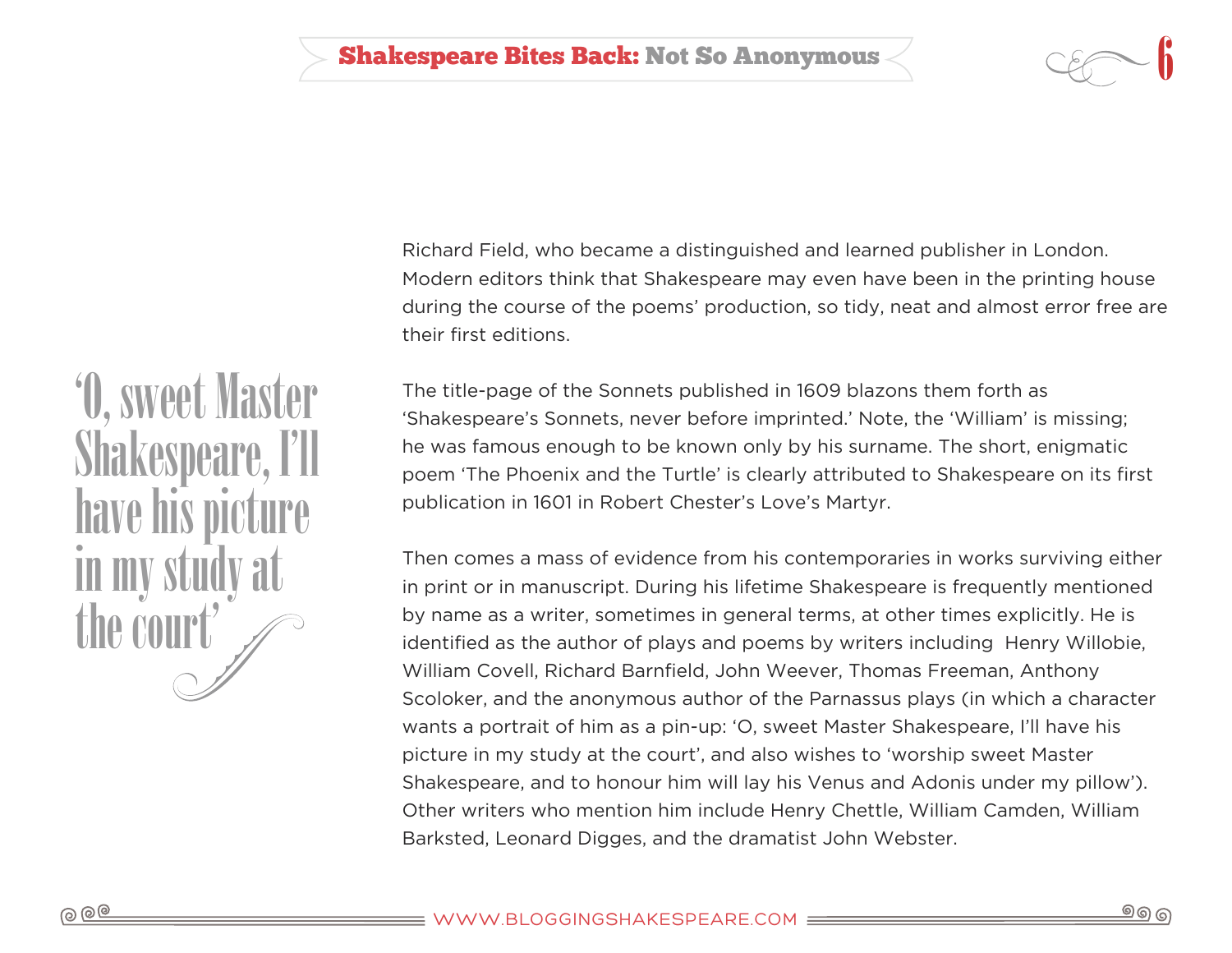

ூ ெ



The fact that the names of most of these writers are little known today does nothing to devalue their evidence. Francis Meres, in 1598, named 12 plays as having been written by William Shakespeare, invaluably establishing the date by which they must have been written, and showing that Shakespeare wrote comedies, histories, and tragedies. Moreover Meres mentions the Earl of Oxford as a writer only of comedies and does so in the very same sentence as that in which he names Shakespeare. Clearly, Meres knew these writers were two different people. There also exist numerous references to William Shakespeare as an actor and shareholder of the Lord Chamberlain's Men, later the King's Men, including references to his having acted in plays by Ben Jonson. All this unimpeachable contemporary evidence has to be denied by those who want to set about trying to prove that the Earl of Oxford (or anyone else) wrote the works of Shakespeare.

Posthumous evidence that Shakespeare of Stratford wrote Shakespeare abounds. Ben Jonson wrote about Shakespeare in the first collected edition of Shakespeare's plays known as the First Folio, published in 1623, and dedicated to the theatregoing brother-Earls of Pembroke and Montgomery. The First Folio also contains Jonson's splendid and lengthy verse tribute to Shakespeare explicitly referring to him as the 'sweet swan of Avon'. A poem with Jonson's initials printed below an engraving of Shakespeare in that volume identifies him as the author.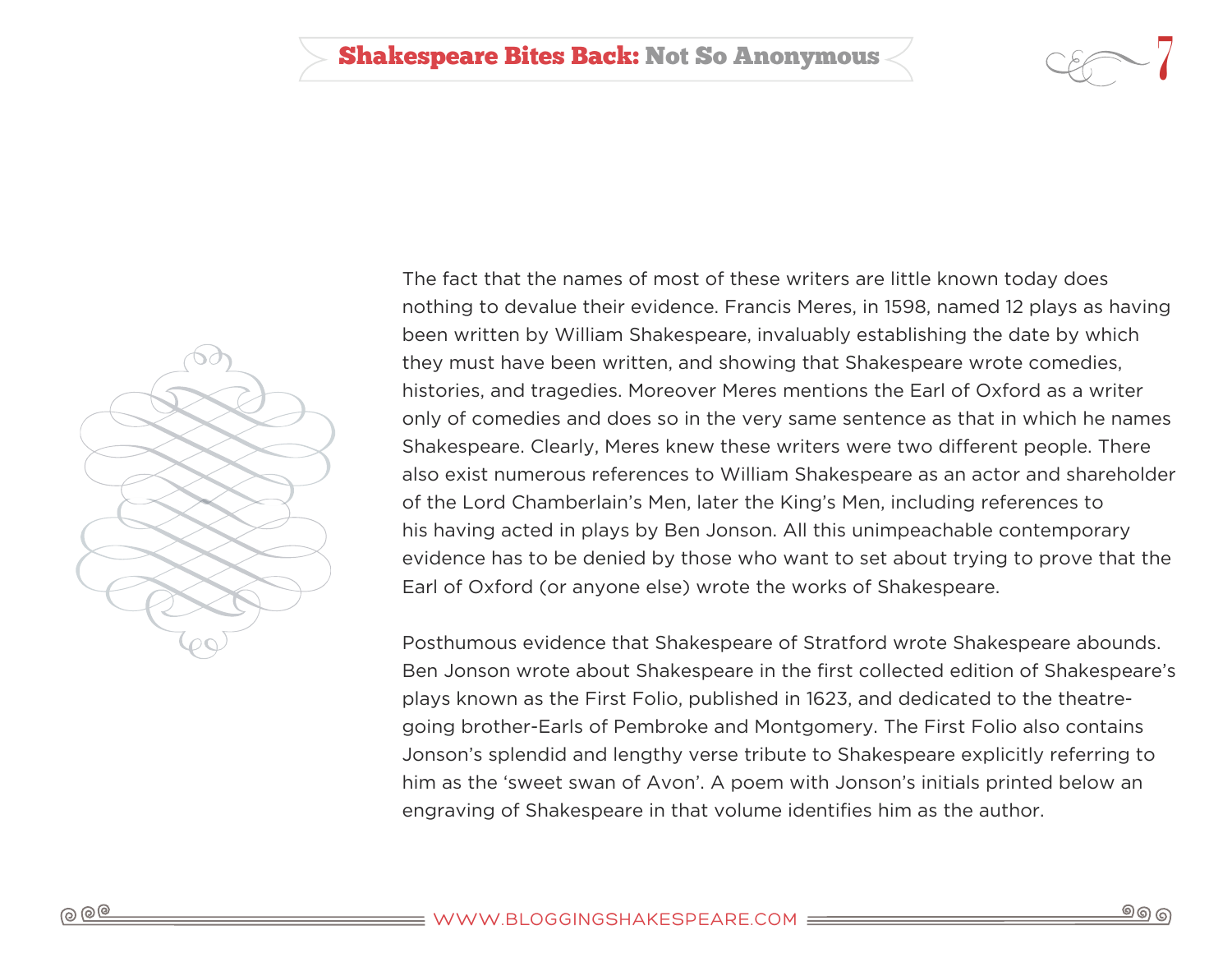'The memorial verses on Shakespeare's monument in Trinity Church, **Stratford-up** Avon refer to as a writer three times'

The First Folio also includes a touching letter to Shakespeare's 'Great Variety of Readers' by Shakespeare's friends and fellow actors John Heminges and Henry Condell. Here we find a vivid description of how Shakespeare actually wrote: 'his mind and hand went together and what he thought he uttered with that easiness that we have scarce received from him a blot in his papers.' In a notebook published in 1640 as Timber Jonson said of Shakespeare 'the players have often mentioned it as an honour to Shakespeare that in his writing, whatsoever he penned, he never blotted out line. My answer hath been, "would he had blotted a thousand."'

In 1618-19 (over Christmas), Ben Jonson visited William Drummond at Hawthornden. Drummond made notes of their conversations in which Jonson made a number of critical remarks, speaking of Shakespeare with a mixture of affection and exasperation. Jonson, proud of his knowledge of classical literature, said that Shakespeare 'wanted art', criticized him for giving Bohemia a sea-coast and a desert in The Winter's Tale, but said that he 'loved the man, and do honour his memory – on this side idolatory – as much as any. He was, indeed, of an open and free nature; had an excellent fantasy, brave notions, and gentle expressions, wherein he flowed with that facility that sometimes it was necessary he should be stopped.'

ூ ெ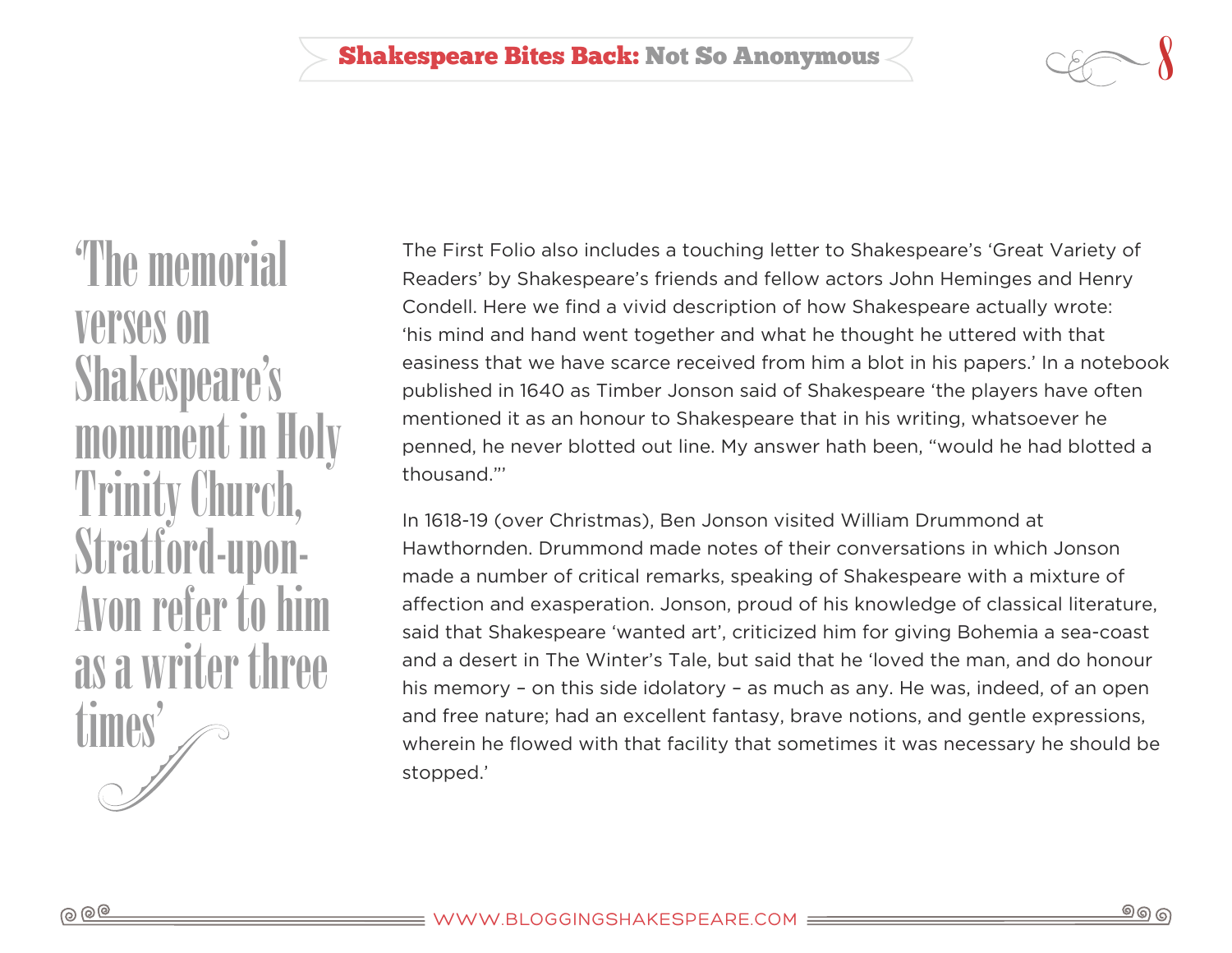



Jonson's insights into Shakespeare's personality and work are those of a friend and rival who knew him well. Even though Shakespeare wrote fluently, Ben Jonson could still delight in finding fault with him. There are other commendatory poems by Hugh Holland, James Mabbe and Leonard Digges (who refers to Shakespeare's 'Stratford monument', meaning his memorial bust in Holy Trinity Church).

The second edition of the Folio published in 1632 includes a tribute to Shakespeare in the form of a sonnet by John Milton. An elegy on Shakespeare by William Basse first printed in a 1633 edition of John Donne's poetry but probably written soon after Shakespeare died links him with the dramatist Francis Beaumont and the poets Edmund Spenser and Geoffrey Chaucer, and refers to him as a 'tragedian', that is a writer of tragedies as well as an actor of tragic roles. One of the numerous early manuscript versions of this elegy is headed 'On William Shakespeare, buried at Stratford-upon-Avon, his town of nativity.' The memorial verses on Shakespeare's monument in Holy Trinity Church, Stratford-upon-Avon refer to him as a writer three times, comparing him to Virgil and Socrates, and announcing that Shakespeare now inhabits Mount Olympus (the celestial home of the classical poets). The inscription continues and says that 'all that he hath writ / Leaves living art but page to serve his wit.'

These facts alone are surely enough to demonstrate beyond doubt, to anyone with the least respect for historical evidence, that William Shakespeare (1564-1616) born and buried in Stratford-upon-Avon was an actor, a poet and a dramatist.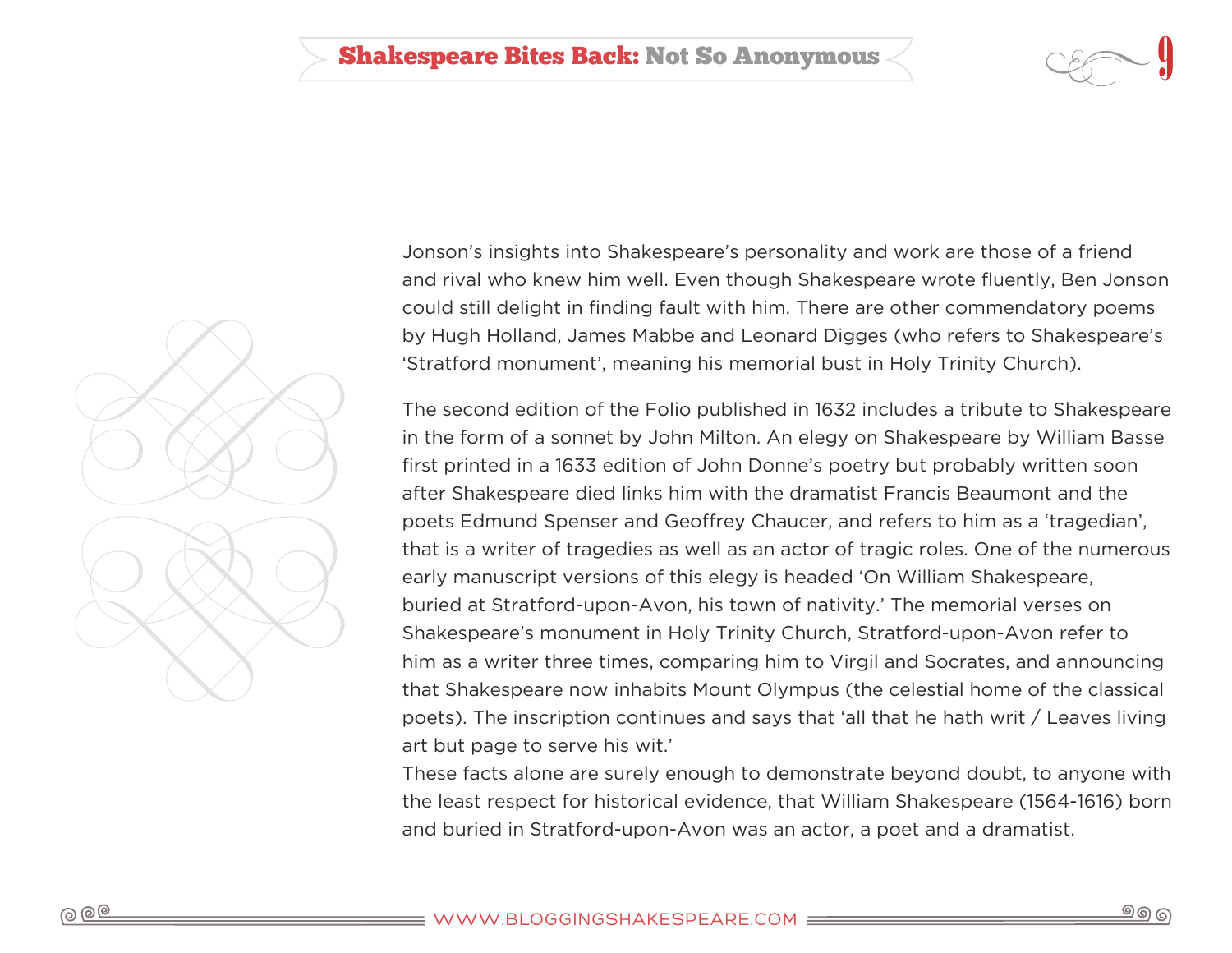

## <span id="page-9-0"></span>Doubting the Doubters

'At the last count 77 individuals had been named.'



We have offered a summary of the factual evidence, which no one disputed for well over two centuries after Shakespeare's death. In defiance or ignorance of this evidence there began, only as recently as the 1850s, a long and continuing series of challenges to Shakespeare's authorship. The earliest known challenger was the American teacher and writer Delia Bacon who created a web of fantasy in seeking to prove her notion that one man could not have written all the works. She formulated a theory that 'Shakespeare' was a committee led by the philosopher, scientist and courtier, Sir Francis Bacon.

Since her time other people who have chosen to ignore the evidence for Shakespeare have proposed an increasing swarm of individual alternative authors including a whole host of aristocrats, and even Queen Elizabeth I herself. At the last count 77 individuals had been named. The fact that there are so many of them should be enough in itself to topple the whole house of cards. Every additional name added to the list only serves to demonstrate the absurdity of the entire enterprise. All of these nominations are equally invalid; none has a greater claim than any of the others. It's worth remembering this next time the topic comes up in conversation. Don't start arguing against an individually named alternative; start by reminding the person putting forward the claim that their preferred nominee is in no way more valid than any of the others.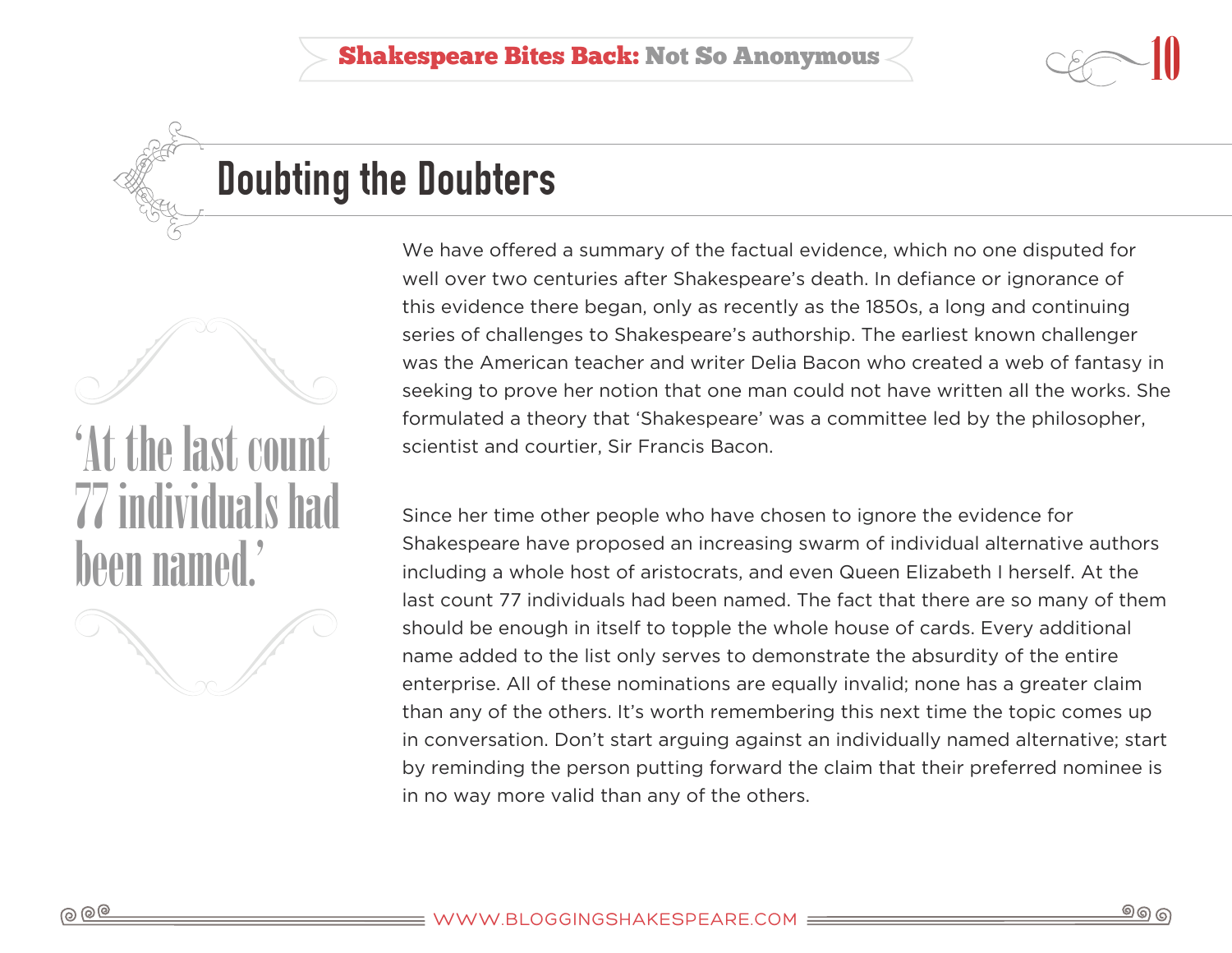# <span id="page-10-0"></span>Shakespeare and Co.

Current proponents of alternative individual authors have failed spectacularly to engage with increasing evidence that Shakespeare (like most other dramatists of his time) occasionally worked in collaboration with other writers, particularly at the beginning and end of his career. Since the denial of the historical evidence relies on a 'cover-up' theory which kept the 'true' author hidden, the alternative writers are required to be isolated geniuses working on their own. Any case against Shakespeare falls down as soon as Shakespeare is understood as an honest and open collaborator.

Scholarship of the last thirty years or so has demonstrated either the likelihood or certainty that, for instance, George Peele wrote part of Titus Andronicus, that the surviving texts of Macbeth and Measure for Measure represent versions of the plays adapted by Thomas Middleton (with whom he also collaborated on Timon of Athens), and that George Wilkins had a hand in Pericles. We have external evidence that Shakespeare collaborated with John Fletcher on The Two Noble Kinsmen and strong internal evidence for their joint authorship of All is True (Henry VIII).

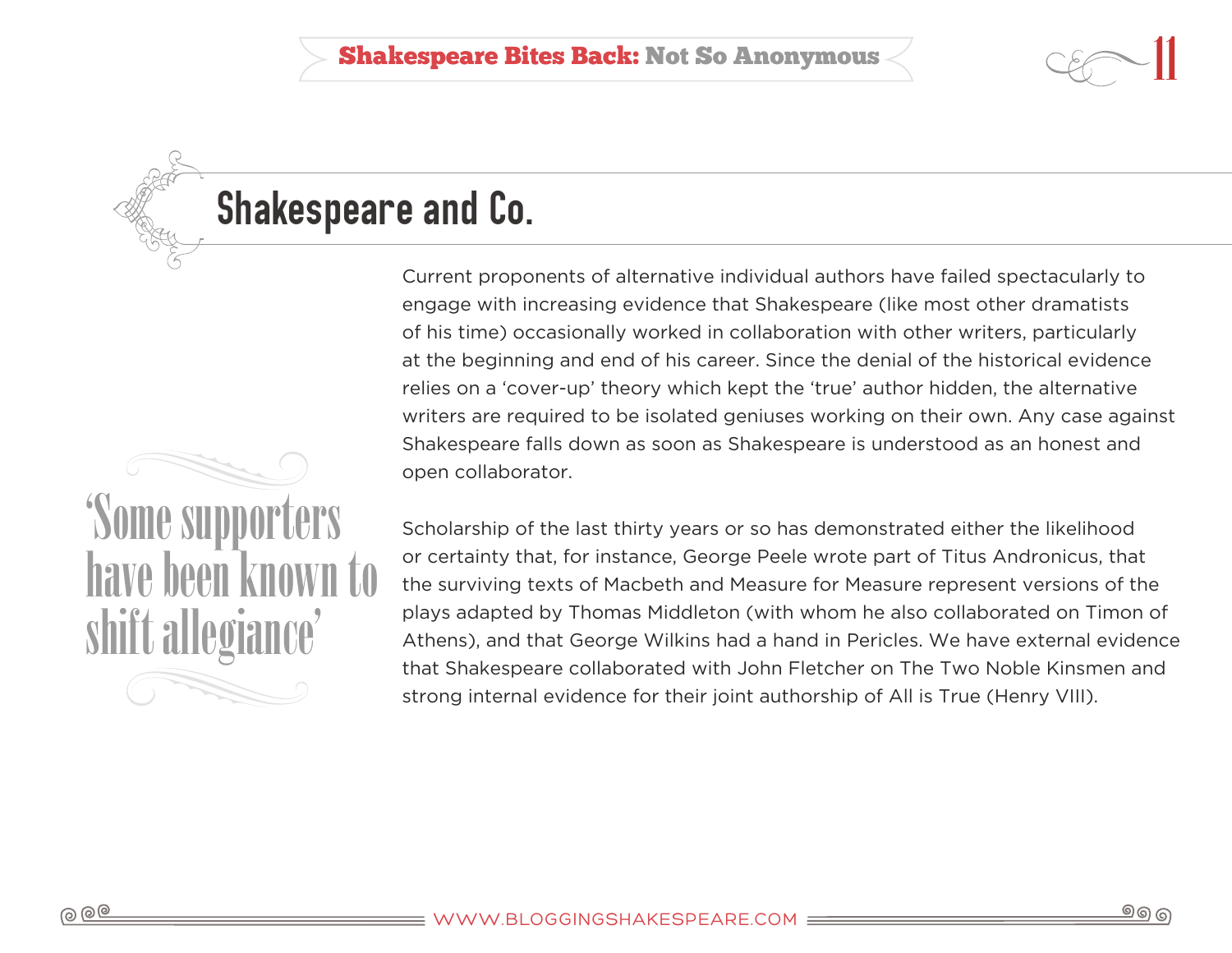# <span id="page-11-0"></span>Who**'**s in? Who**'**s out?

Fashions in the nominations of alternative authors change over time. The last century has seen vehement proponents (both successively and simultaneously) for Francis Bacon, Christopher Marlowe, and Edward de Vere, the seventeenth Earl of Oxford, as well as a host of less vociferously supported nominees. But we are not concerned to identify the most likely alternative since all the suggestions rest on equally false premises. Some supporters have been known to shift allegiance.

The great Shakespeare actor Sir Derek Jacobi used to support Marlowe, but now appears to have migrated to the Oxford camp. Others, such as the former Artistic Director of Shakespeare's Globe Theatre, Mark Rylance, don't seem to mind who is being nominated, so long as it isn't Shakespeare himself. Any one else will do: the Earl of Rutland, Mary Sidney, Fulke Greville, Sir Henry Neville… The nominees who are most in the public eye tend to have the biggest financial support.

It seems surprisingly easy to persuade lawyers to take part in the Shakespeare Authorship Conspiracy Theory. Misplaced learning and false reasoning are superficially dressed up as scholarship. Turning to historical facts without knowledge and understanding is dangerous and foolish. Anti-Shakespearian rhetoric seeks to convince those who fail to perceive the false premises on which it is based. Money is made from book sales, lecture tours, speaking engagements, and now the high profile new film Anonymous based partly on a book by a distant relative of the Earl of Oxford himself. The popularity of the anti-Shakespearian

'And Edward de Vere, though no great artist, was, as Alan Nelson's biograp abundantly sh vile man.'

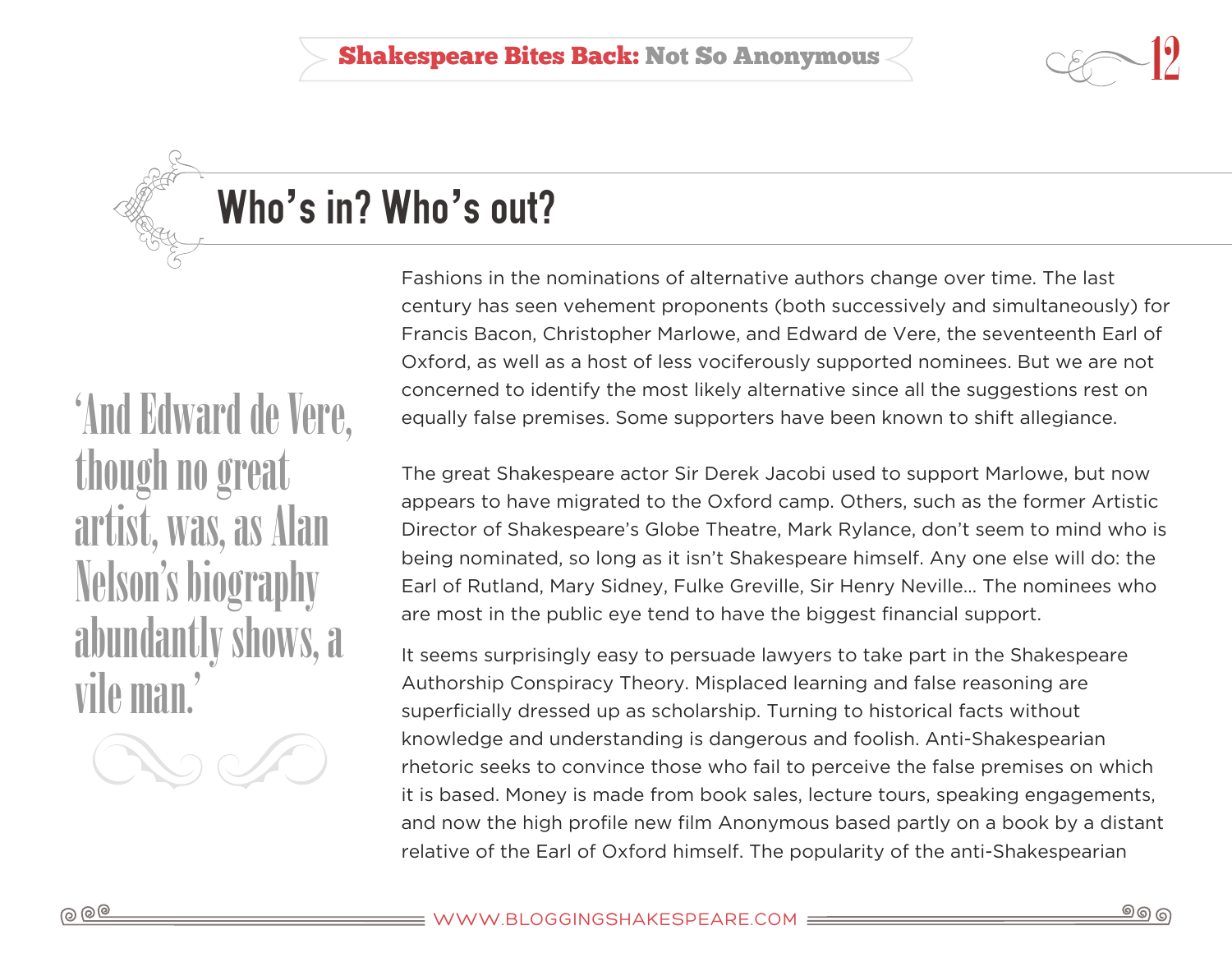

industry may seem surprising; we have grown inured to slurs that in defending Shakespeare we are doing no more than serving our own self-interests and upholding the tourist industry.

### <span id="page-12-0"></span>Infiltrating the Academy



Until recently, Shakespeare scholars and the academic community at large have either opposed the conspiracy theory or stood aloof from it. Worryingly, though, from having been almost entirely the province of amateurs, the topic has begun to infiltrate academia. In recent years two universities have attracted students by setting up courses in Shakespeare authorship studies. Concordia University (Oregon) has a Shakespeare Authorship Research Centre which for the past fifteen years has been organising annual 'Shakespeare Authorship Research Conferences'. The conference in 2011 lasted for days and featured the film director Roland Emmerich. \$125 makes you an associate research scholar of the Centre; \$10,000 gives you the title of 'life-scholar'.

At Brunel University in England you can take an M.A. in Shakespeare Authorship Studies at a cost of £4,400 for British students and £11,500 for overseas students. The convenors of the course keep their options open by declaring 'rather than promoting an alternative candidate as the author of Shakespeare's works, we analyse the question as a subject of perennial interest and debate.'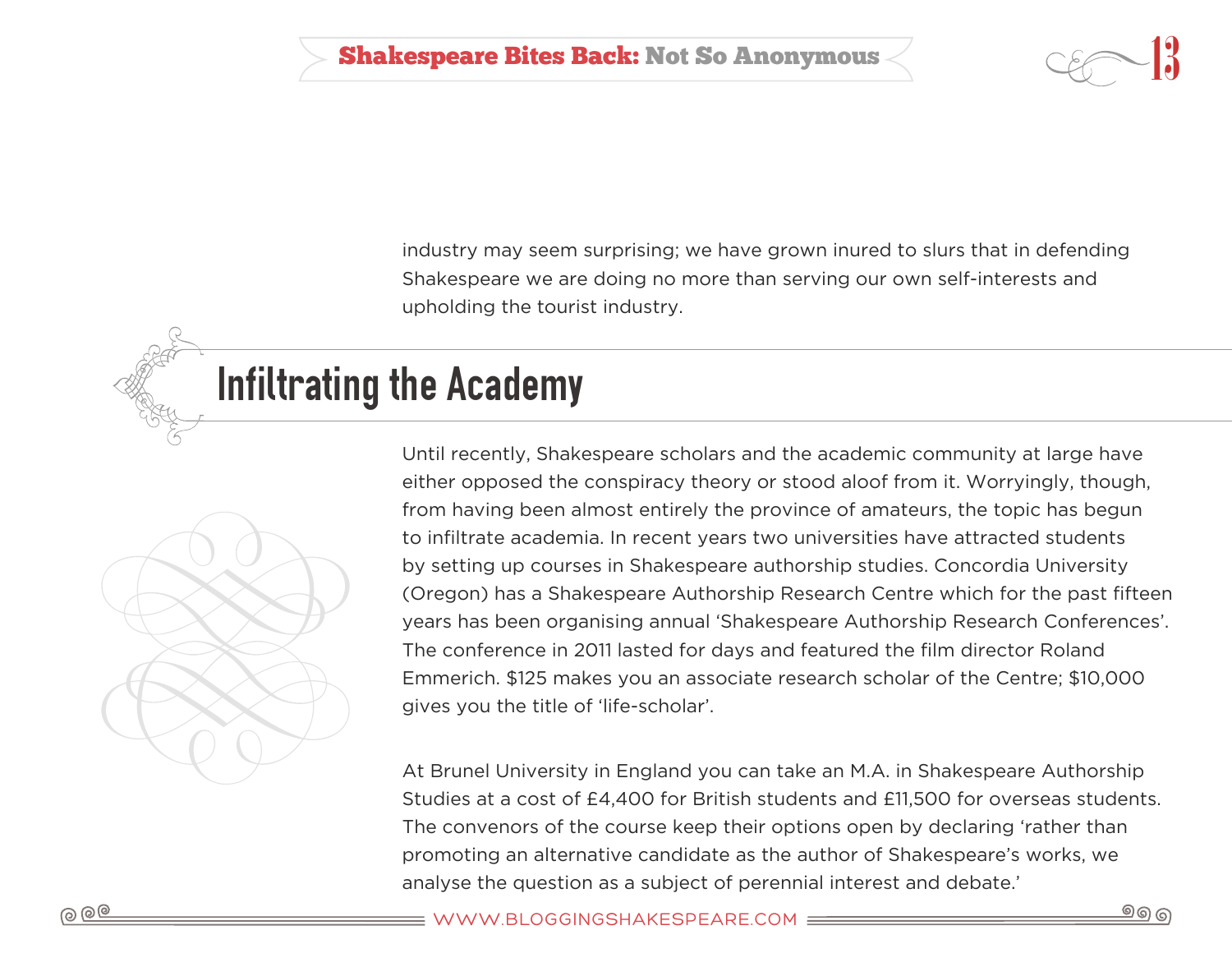



But in a panel discussion at The English Speaking-Union headquarters on 6 June 2011, the convenor of the Brunel course, William Leahy poured scorn on the idea that Shakespeare could have written the works, sarcastically maligning him for evading taxes, hoarding grain, engaging in litigation, and for having bad handwriting, as if anyone with these alleged weaknesses could not have been a great writer. Maybe he should look at Marlowe, Caravaggio, and Rimbaud. And Edward de Vere, though no great artist, was, as Alan Nelson's biography abundantly shows, a vile man.

It is clear that claims of impartiality disguise an anti-Shakespearian bias. It is not the case that these courses are only inviting people to consider the intellectual and cultural phenomenon of the discussion. In our view, they demonstrate how insidious and ingratiating the Shakespeare Authorship Conspiracy Theory has become. When Brunel University launched its M.A. course in 2007 it awarded an honorary doctorate to the most prominent Shakespeare actor to declare his doubt in Shakespeare's authorship, Sir Derek Jacobi. In 2009 Brunel also awarded an honorary doctorate to Mark Rylance, chair of The Shakespeare Authorship Trust and proactive anti-Shakespearian. We have the greatest admiration for these wonderful Shakespeare actors. What worries us is that among the entire acting profession Brunel has chosen to honour the two most conspicuous actors who propagate anti-Shakespearianism. Both star in the film Anonymous. Brunel's website shows that the course is being promoted in order to appeal to anti-Shakespearians.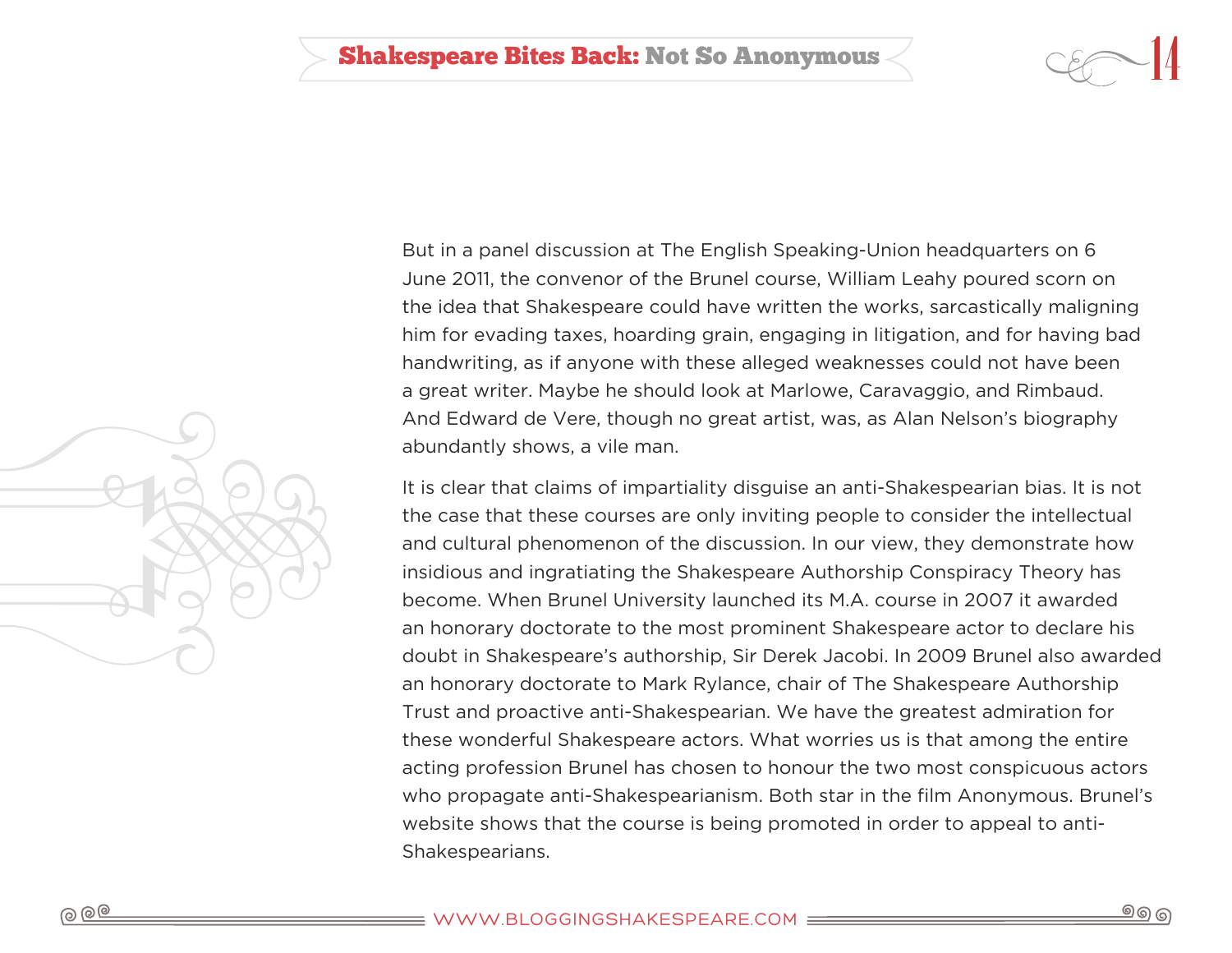

# <span id="page-14-0"></span>Imagining Experience

![](_page_14_Picture_3.jpeg)

Over the years a number of scholarly attempts have been made to refute the Shakespeare Authorship Conspiracy Theory. The most substantial book on the topic is [James Shapiro's Contested Will: Who Wrote Shakespeare? \(2010\)](http://www.amazon.com/Contested-Will-Who-Wrote-Shakespeare/dp/1416541624). Shapiro identifies the origins of the movement and traces its growth. He examines the psychological, social, and political factors which have led distinguished people (such as Sigmund Freud and Mark Twain) to doubt Shakespeare's authorship. The last part of Shapiro's book sets forth in sober detail the case for Shakespeare. All of this is valuable material; the Shakespeare Authorship Conspiracy Theory is a fascinating phenomenon in its own right. To our minds, however, Shapiro's most interesting contribution is his suggestion that anti-Shakespearians have learnt their methodology from a scholarly tradition which attempts to identify autobiographical elements in Shakespeare's work. The death of Shakespeare's son Hamnet at the age of eleven in August 1596 has long been related to Lady Constance's speech over her absent son Prince Arthur in King John.

Grief fills the room up of my absent child, Lies in his bed, walks up and down with me, Puts on his pretty looks, repeats his words, Remembers me of all his gracious parts, Stuffs out his vacant garments with his form; Then have I reason to be fond of grief. (King John 3. 4. 93-8).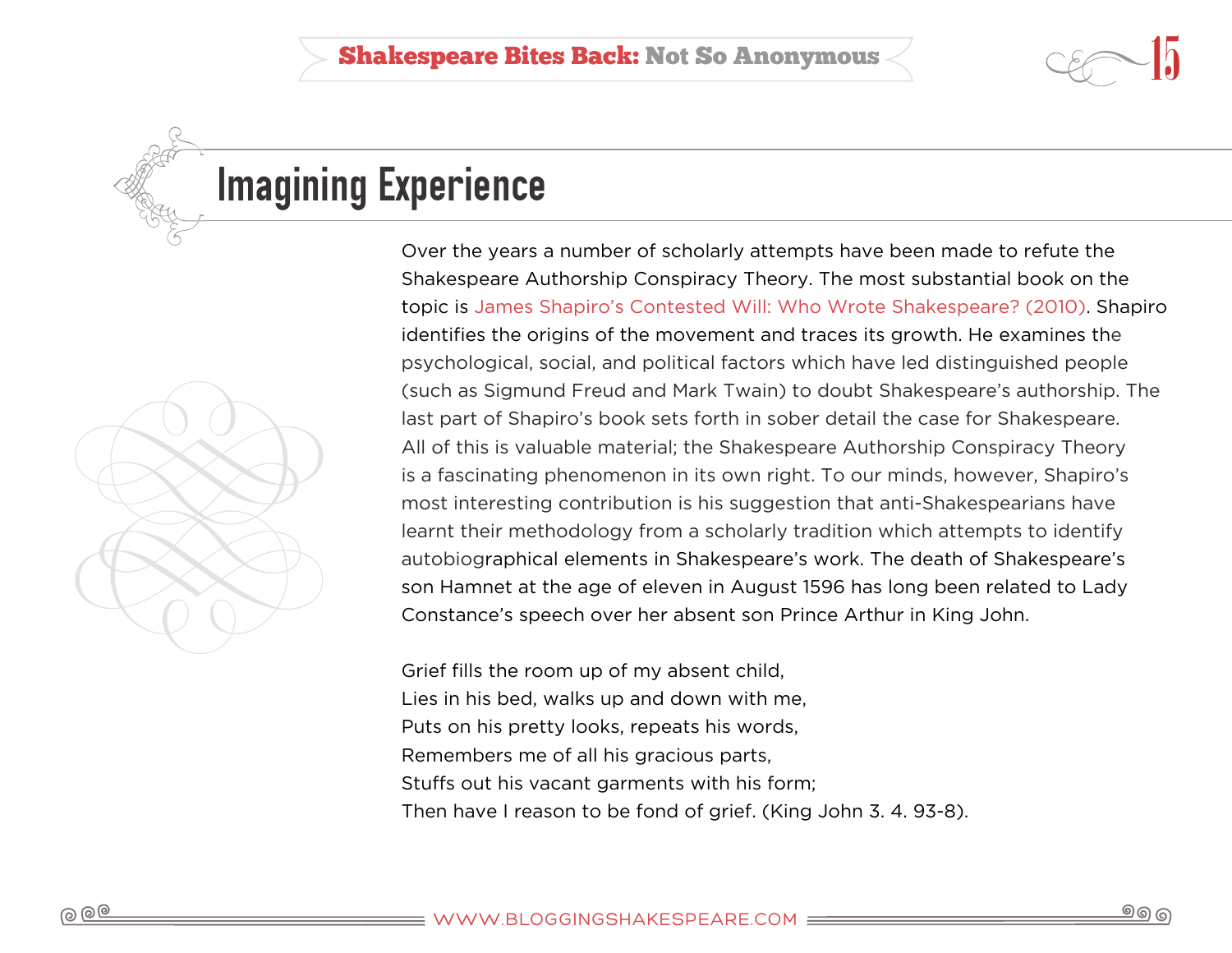![](_page_15_Picture_1.jpeg)

Freud himself, in wanting to connect the death of Shakespeare's father in 1601 to Prince Hamlet's grief for the late King, had to revise his opinions when George Brandes changed his mind about the date of Shakespeare's play. All of these attempts relate more broadly to the view that an artist has to have direct personal experience of what he writes about. Where does this leave the power of the human imagination?

<span id="page-15-0"></span>![](_page_15_Picture_3.jpeg)

All art is based to an ultimately unknowable extent on the artist's actual experience. Some experiences are more directly identifiable in the work than others. Shakespeare 'experiences' ancient Rome, Egypt, mediaeval England, and the Italy of his time through books and objects of art. Some authors do indeed make art out of their own life stories (think of the novels of Mark Twain and the Brontë sisters).

For many writers we have a great deal of information about their public and private lives. Personal documents such as letters and diaries may allow us to create a picture and gain an understanding of how and to what extent their work is based on personal experience. This is not possible for most people of Shakespeare's time. There are many gaps in the record of Shakespeare's life, and these should not be regarded as suspicious.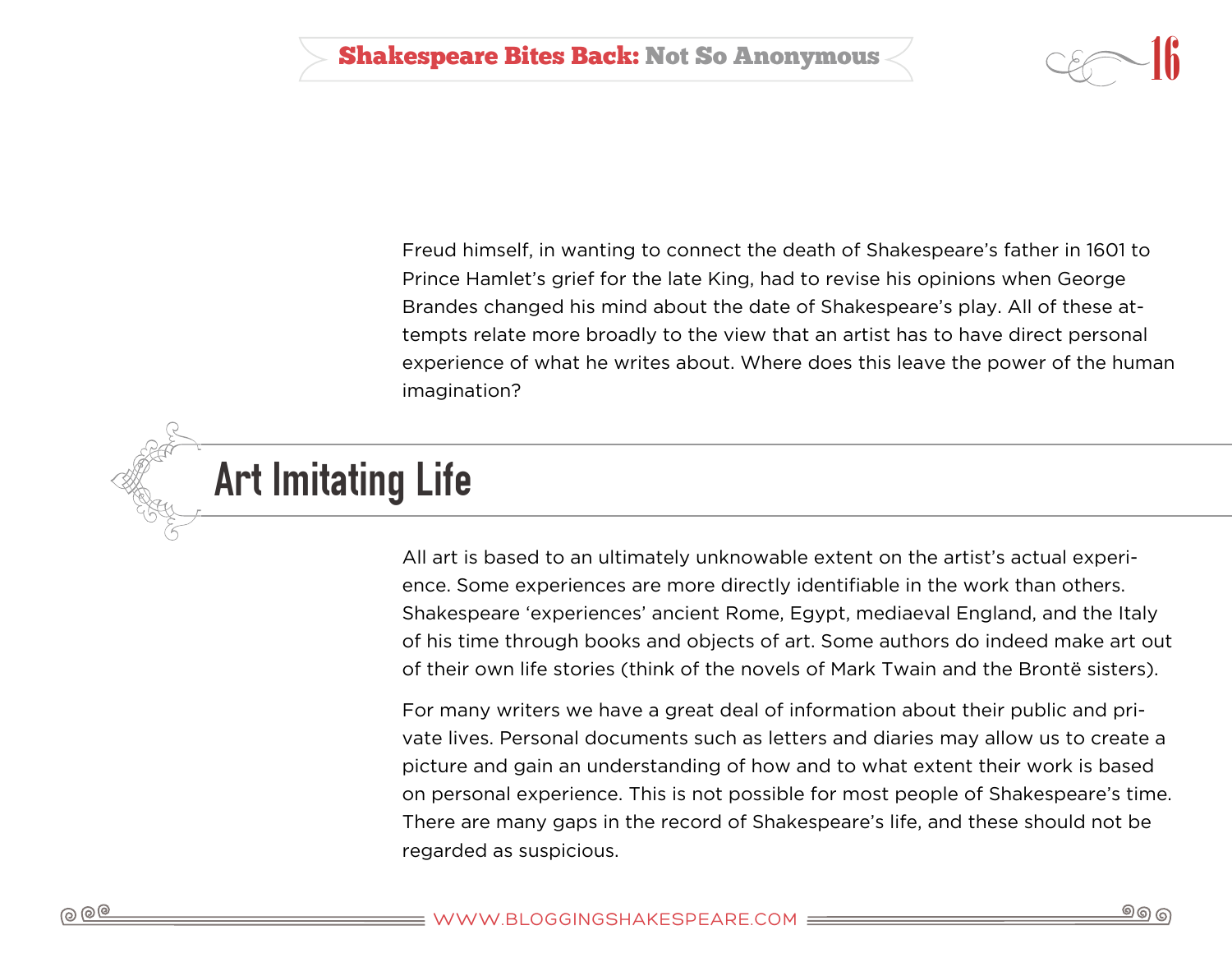'All art is connected to the life and cultural context of its creator; the degree to which this is knowable or discernible will depend on what we know about the artist.'

![](_page_16_Picture_2.jpeg)

Here we wish to distinguish between crude biographical readings of Shakespeare's works and deeply informed ones. The Sonnets, for example, are often read as though they were the direct expressions of Shakespeare's experience as well as his feelings. But even the most apparently confessional among them cannot legitimately be treated in this way. All art is connected to the life and cultural context of its creator; the degree to which this is knowable or discernible will depend on what we know about the artist. Deeply sensitive biographical readings are fully informed by the historical context and knowledge of the artist's work. The writing of biography should derive from a subtle and nuanced approach to the work in relation to the artist's life and times.

We too often see anti-Shakespearians basing their claims for alternative nominees on crude biographical readings which see characters in the plays as direct attempts to represent real-life people. Hamlet is especially susceptible to this kind of interpretation because of the rhetorical intimacy of its central character and its Renaissance court setting. It is understandable that Denmark's royal palace of Elsinore should invite parallels with the court of Queen Elizabeth. This does not mean that precise identifications of real life figures can legitimately be made. Polonius is not necessarily a satirical portrait of one of Elizabeth I's close advisors. Neither Hamlet nor indeed any other Shakespeare play should be read as veiled attempts to portray the otherwise secret confessions of either Shakespeare himself or any other real life figures of the period. Hamlet does not represent, as it were, the secret adventures of the Earl of Oxford which he couldn't help but cast into dramatic form. But this is the way in which many Oxfordians choose to read Hamlet.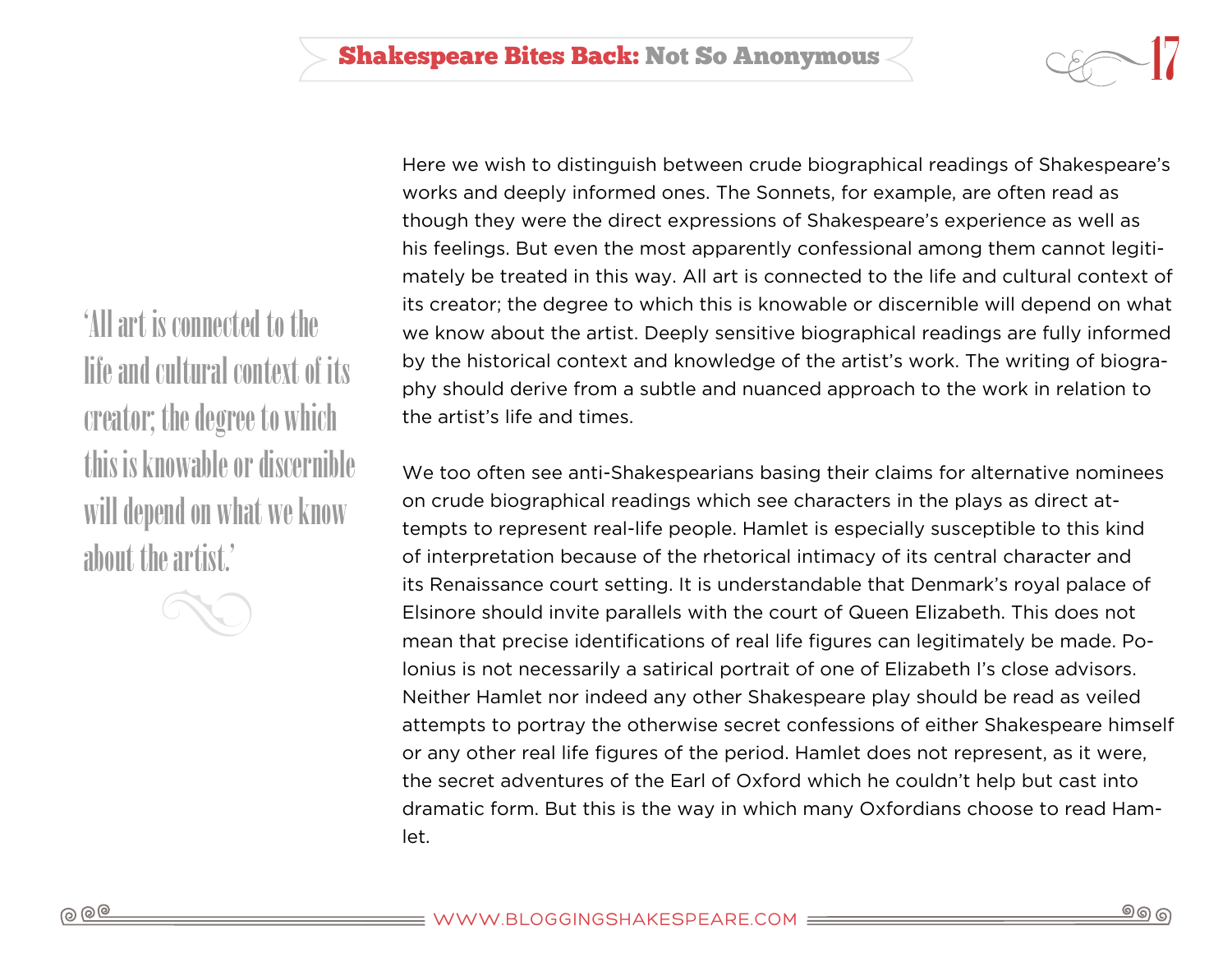![](_page_17_Picture_1.jpeg)

### <span id="page-17-0"></span>Among the Conspirators

A belief in the Shakespeare Authorship Conspiracy Theory typically pinpoints a specific incident pertaining to Shakespeare and proceeds to cast doubt on its plausibility in relation to the questioner's preconceptions about him. Here is a question put to us by an anti-Shakespearian which illustrates the dangers of the methodology: 'it is my understanding that the first production of Richard II was in December of 1595 at the home of Sir Edward Hoby who was the nephew by marriage to William Cecil, Lord Burghley. How was Shakespeare able to procure a private audience with such a prominent member of the Queen's court? And what other instance of such a private showing as pertains to William Shakespeare can you tell us about?'

![](_page_17_Picture_4.jpeg)

There are two basic problems here. One is that – as often happens – the questioner has an insecure grasp of the facts. We know of a dinner invitation from the courtier Sir Edward Hoby to Sir Robert Cecil in 1595 in which Hoby says that 'King Richard will present himself to your view.' There is no mention of a play about 'King Richard' nor is the reference necessarily to King Richard II. Moreover he might have 'presented himself' not in a play but in a painting or even a book. Secondly, the questioner is making several unnecessary assumptions. One is that the invitation refers to Shakespeare's play Richard II. The second is that it refers to the first performance of the play. The third is that Shakespeare himself would necessarily have been present. Fourth – and most significant – is the assumption that Shakespeare would have been totally out of place in aristocratic company.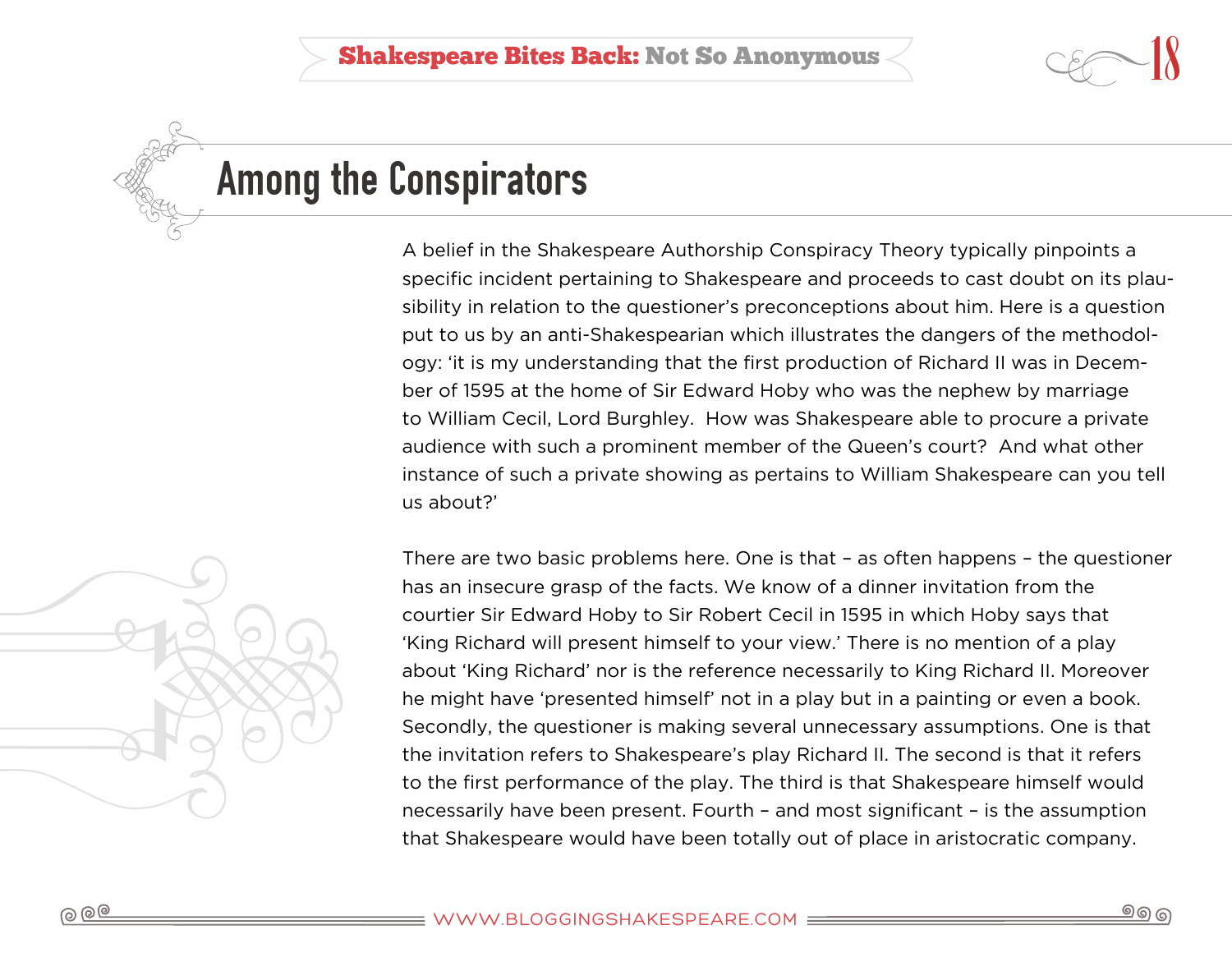![](_page_18_Picture_1.jpeg)

'Here we reach the dang heart of conspiracy theories.'

This shows an ignorance of the high degree of social mobility in Elizabethan society and of Shakespeare's increased access to court circles through his profession as a playwright. By 1595, Shakespeare was a shareholder in the Lord Chamberlain's Men. It is perfectly possible that he and his fellow actors could have been invited to give such a private performance. Still more importantly the questioner has seized upon a single perceived 'problem' as if an answer to it would be enough to defeat the entire case for Shakespeare.

Here we reach the dangerous heart of conspiracy theories. Fictions we might choose to tell ourselves about the past become no less valid than interpretations constructed through empirical evidence such as documents and material remains. Ultimately, this is a deeply moral point. A denial of evidence amounts to a lie about the past. People who are duped by conspiracy theories find in them something they may like to believe. Generously viewed, their misplaced belief might be excused on the grounds of ignorance. Those who know virtually nothing about the history of a particular period may enjoy engaging with and creating fantasies about it.

The mindsets of conspiracy theorists allow these fantasies to have the same status as properly informed interpretations of the facts. It may be enticing to believe in stolen documents, secret codes, buried treasure, and illegitimate children of Elizabeth I. But the belief itself doesn't make the fantasy true. The listener often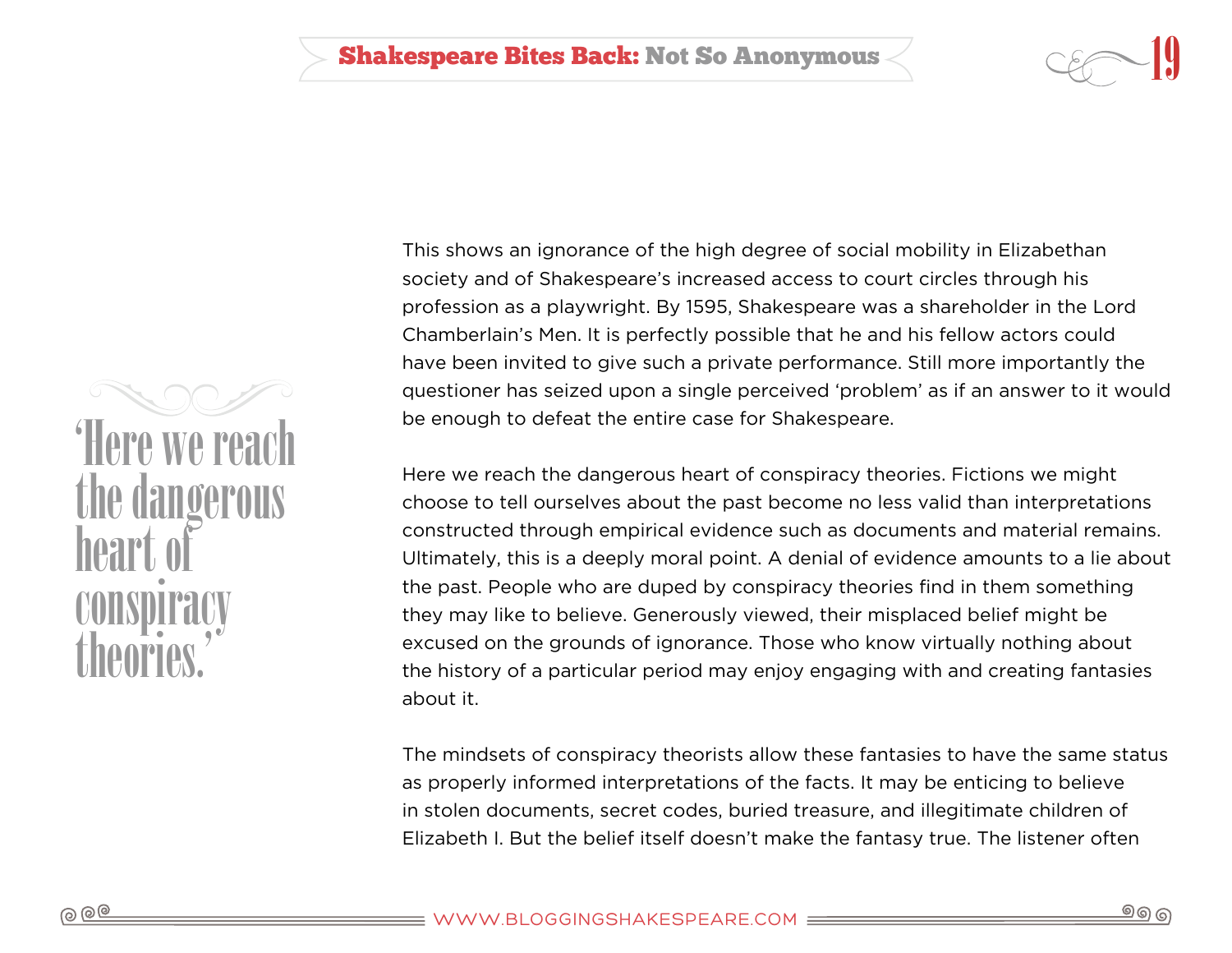![](_page_19_Picture_1.jpeg)

avoids challenging what is being said for fear of causing offence, but to allow any conspiracy theory to go unchallenged may be interpreted as acquiescence and at the same time build up the confidence of the speaker who propounds the theory. The human mind has never found it easy to accept a state of conscious ignorance. It is natural to want to be in control and we like detecting and finding patterns in order to explain things we don't fully or don't want to understand. Yet ignorance abhors a vacuum. The great scholar F. P. Wilson, author of a book on Marlowe and Shakespeare, once said that the most important thing a scholar has to learn to say is 'I don't know.' Conspiracy theories fill that vacuum with stories that seem to fit.

> 'The human mind has never found it easy to accept a state of conscious ignorance.'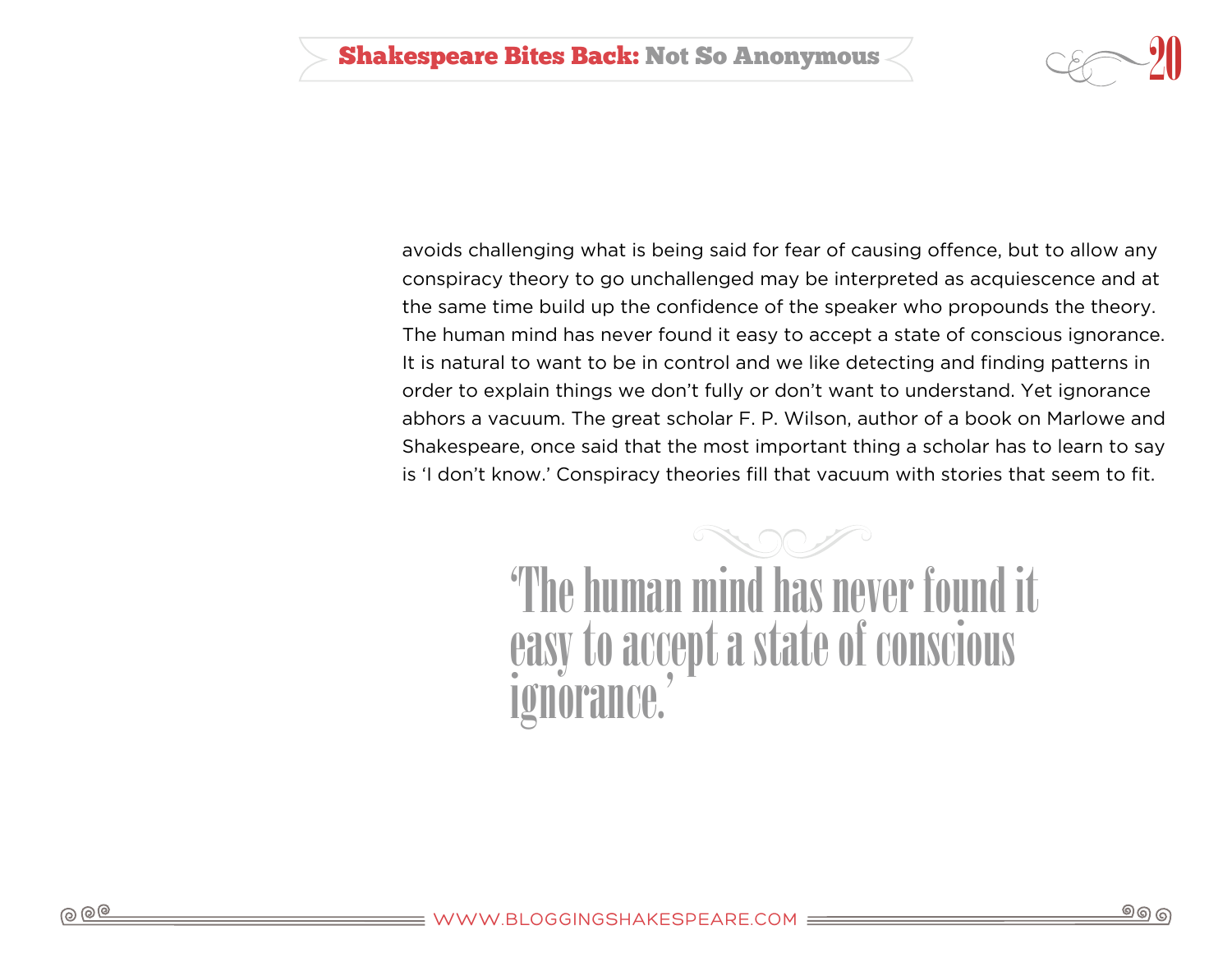![](_page_20_Picture_1.jpeg)

# <span id="page-20-0"></span>Duping the Dean

'How good the survivi evidence have to be before it can be refuted?'

The anti-Shakespearians even succeeded in duping the Dean and Chapter of Westminster Abbey who, in 2002, misguidedly allowed themselves to be advised by people who want to believe that Christopher Marlowe wrote Shakespeare. In properly honouring Marlowe by installing a commemorative window in Poets' Corner, the Dean and Chapter authorized the presence of a question-mark to precede the year of Marlowe's death. In doing so they flew in the face of a mass of unimpugnable evidence. Marlowe died on 30 May 1593 as a result of being stabbed in the eye by an identified criminal, Ingram Frizer. The coroner's report survives. It was witnessed by a jury of sixteen men who inspected the corpse. It is recorded that Marlowe was buried in the churchyard of St. Nicholas at Deptford on the same day as the inquest (1 June 1593). Moreover there are numerous references to Marlowe's death and tributes to his genius in the years immediately following it. Most significantly Shakespeare himself alludes to Marlowe in As You Like It when Phoebe is swept off her feet on first seeing Rosalind disguised as Ganymede:

Dead shepherd, now I find thy saw of might: "Whoever loved that loved not at first sight." (3.5.)

The quotation is from Marlowe's famous erotic poem, Hero and Leander (published posthumously in 1598). In As You Like (almost certainly written in 1599) Shakespeare paid a fine and public tribute to his dead colleague. If Marlowe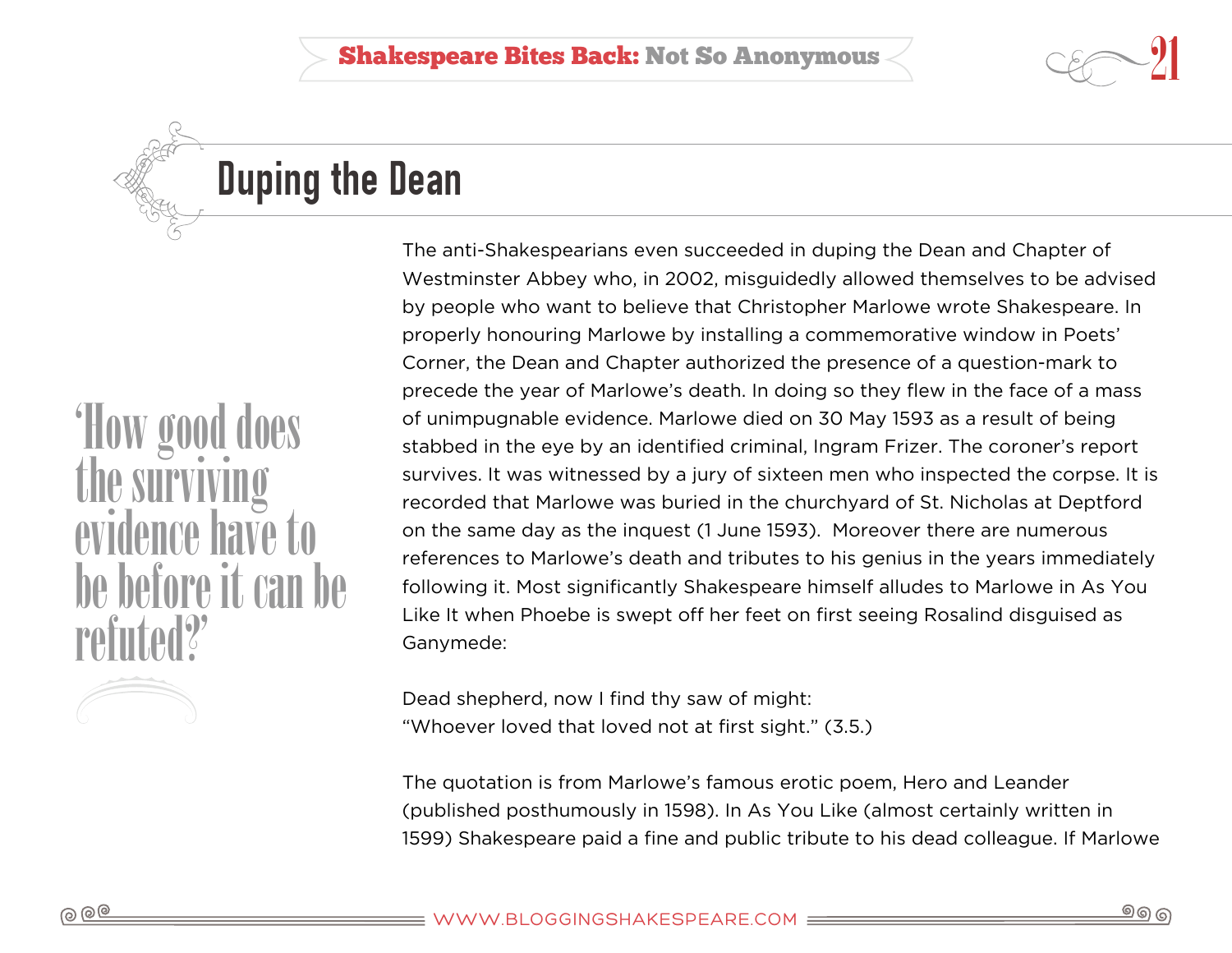![](_page_21_Picture_1.jpeg)

wrote Shakespeare this means that he is writing about himself as dead, and from beyond the grave. How good does the surviving evidence have to be before it can be refuted? The evidence of the coroner's report is unimpeachable. The questionmark in Marlowe's memorial window should be removed.

### <span id="page-21-0"></span>The Language of the Doubters

Shakespearians will be familiar with some of the frequently employed tactics of anti-Shakespearians. The same old arguments recur again and again. These include: 'Why aren't there any books mentioned in Shakespeare's will?' (reinforcing an accusation that Shakespeare didn't own any books); 'There is no evidence that he went to the local grammar school' (implying that he lacked the necessary education to have written the works); or 'His children were illiterate' (suggesting that Shakespeare denied them an education because he himself was uneducated).

Quick scholarly responses to these three points might include: books were regarded as chattels which might or might not have been listed in a separate inventory. Inventories were required for a will to be approved for probate. Shakespeare's inventory, like many others, does not survive. There was a school in Stratford from the 1490s, the grammar school was established under a charter from King Edward VI in 1553. Full records of those attending the school survive only from 1800. As the son of an alderman Shakespeare was entitled to a free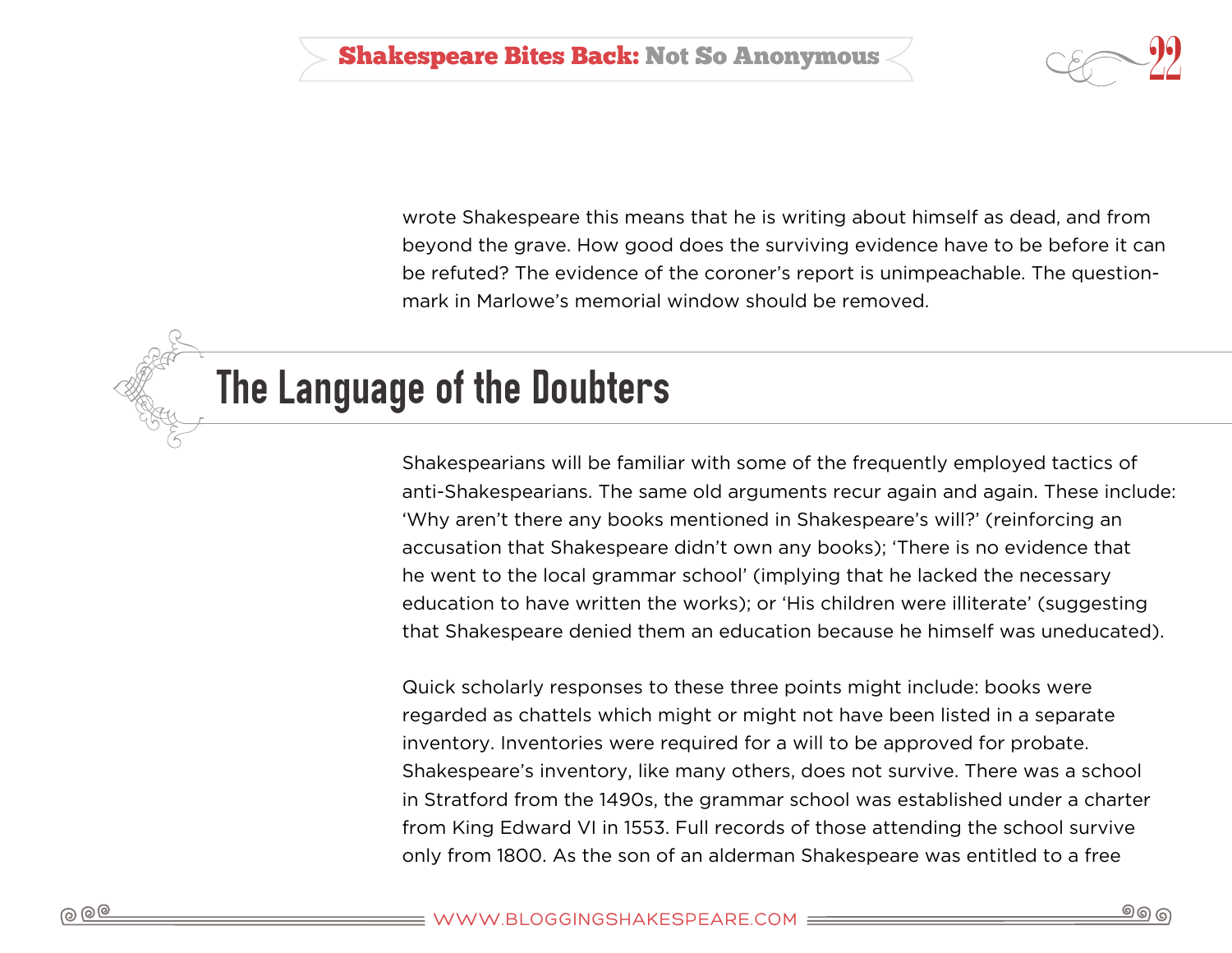![](_page_22_Picture_1.jpeg)

'The rhetorical manoeuvre that employs the phrase 'couldn't have' demonstrates no more than a lack of histori imagination in the mind of the questioners. '

education at the school. It has been more than amply demonstrated that no more than a grammar school education would have been required to produce the works. Evidence that Shakespeare's eldest child, Susanna, could write is provided by her signature in the archives of The Shakespeare Birthplace Trust, along with the signature of his granddaughter, Elizabeth. Susanna's gravestone describes her as 'witty above her sex' and adds that 'something of Shakespeare was in that.'

The fact that anti-Shakespearians triumphantly parade false or illogical assumptions as though they were trump cards in a poker game is itself indicative of minds in the full grip of conspiracy theories. At public discussions anti-Shakespearians tend not to ask questions but to make irrelevant assertions which they put forward as unassailable fact: 'Shakespeare's surviving signatures don't look like those of a writer'; 'He couldn't have written the plays set in Italy because he didn't travel abroad'; 'He couldn't have written about royalty and aristocrats because of his status as a commoner'. The rhetorical manoeuvre that employs the phrase 'couldn't have' demonstrates no more than a lack of historical imagination in the minds of the questioners.

We have been accused of being anti-post-modern in our approach. 'Postmodernism' isn't something one can agree or disagree with; it simply is, and it's always been a vague, all-encompassing, and perhaps ultimately unhelpful term. It does, however, make much of gaps in the narrative and therefore the historical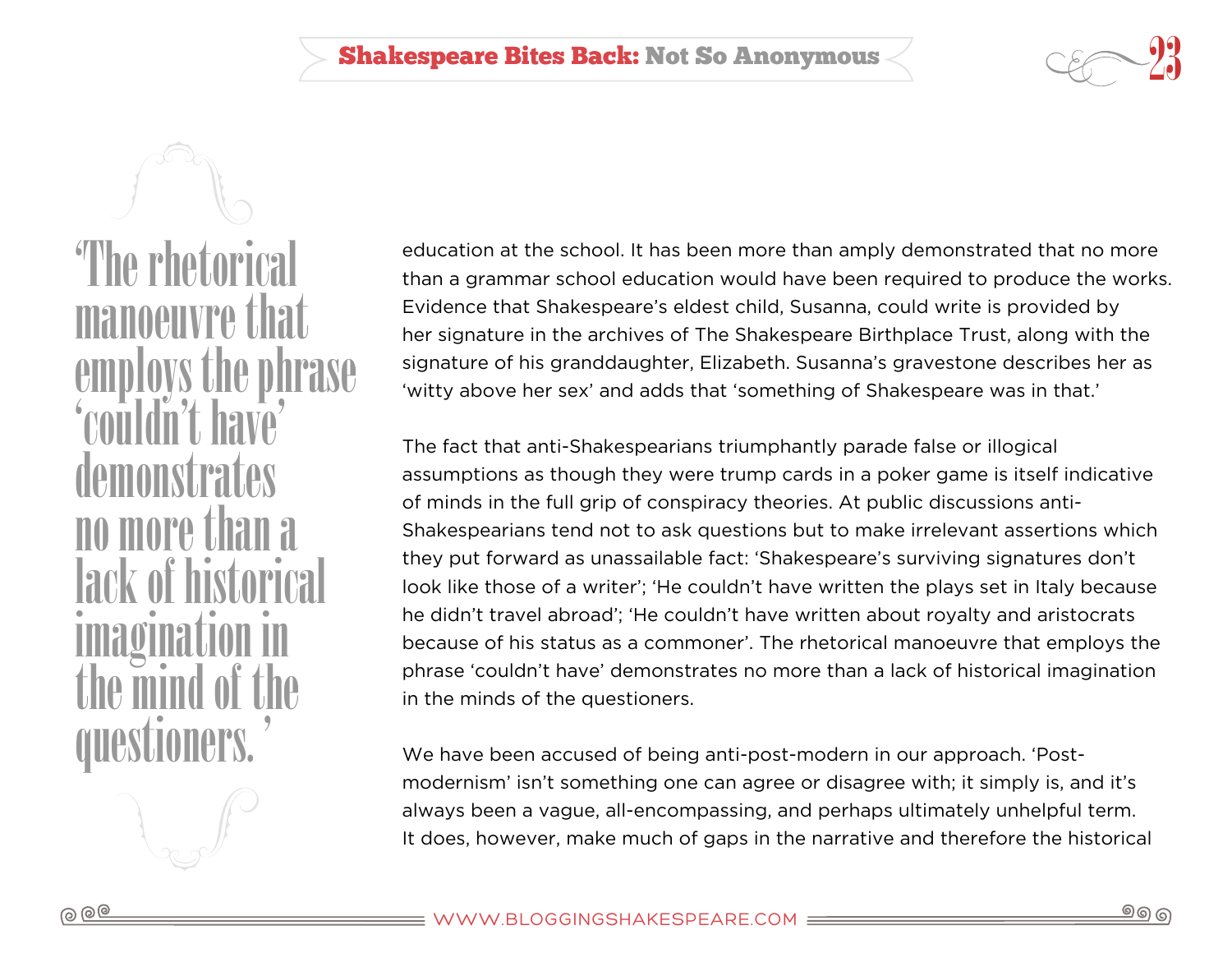![](_page_23_Picture_1.jpeg)

![](_page_23_Picture_2.jpeg)

record. When this is applied to what for many years (and still for most people) isn't even an issue with regard to the authorship of Shakespeare's works, we have to part with a post-modern agenda that regards all evidence as relative and on equal terms. This is when we see the discourses of historical denial and conspiracy theory come into the discussion, and we think both of those are ultimately dangerous outcomes of post-modern practice. The discussion then takes on a moral dimension. And absence of historical evidence is never the same as evidence of absence.

This is why anti-Shakespearianism should never be equated with merely being a revisionist approach to history. History is always open to fresh interpretation and revisionism can often re-invigorate a particular area of study by inviting us to consider the evidence from fresh perspectives. A good example of revisionist scholarship in Shakespeare studies would be the way Shakespeare has come to be understood more as a collaborative writer over the last thirty years, and especially since the publication of The Oxford Shakespeare: The Complete Works (1986; 2nd edition 2005). Similarly, the 'Dig for Shakespeare' at [New Place](http://rememberingshakespeare.com), led by [The Shakespeare Birthplace Trust](http://www.shakespeare.org.uk) in collaboration with Birmingham Archaeology (from 2010), is leading to a fresh understanding of the entire site of Shakespeare's Stratford home from 1597. But neither of these examples starts from a position of contradiction. Rather they re-examine the positive evidence that is already there with an open mind.

ூ ெ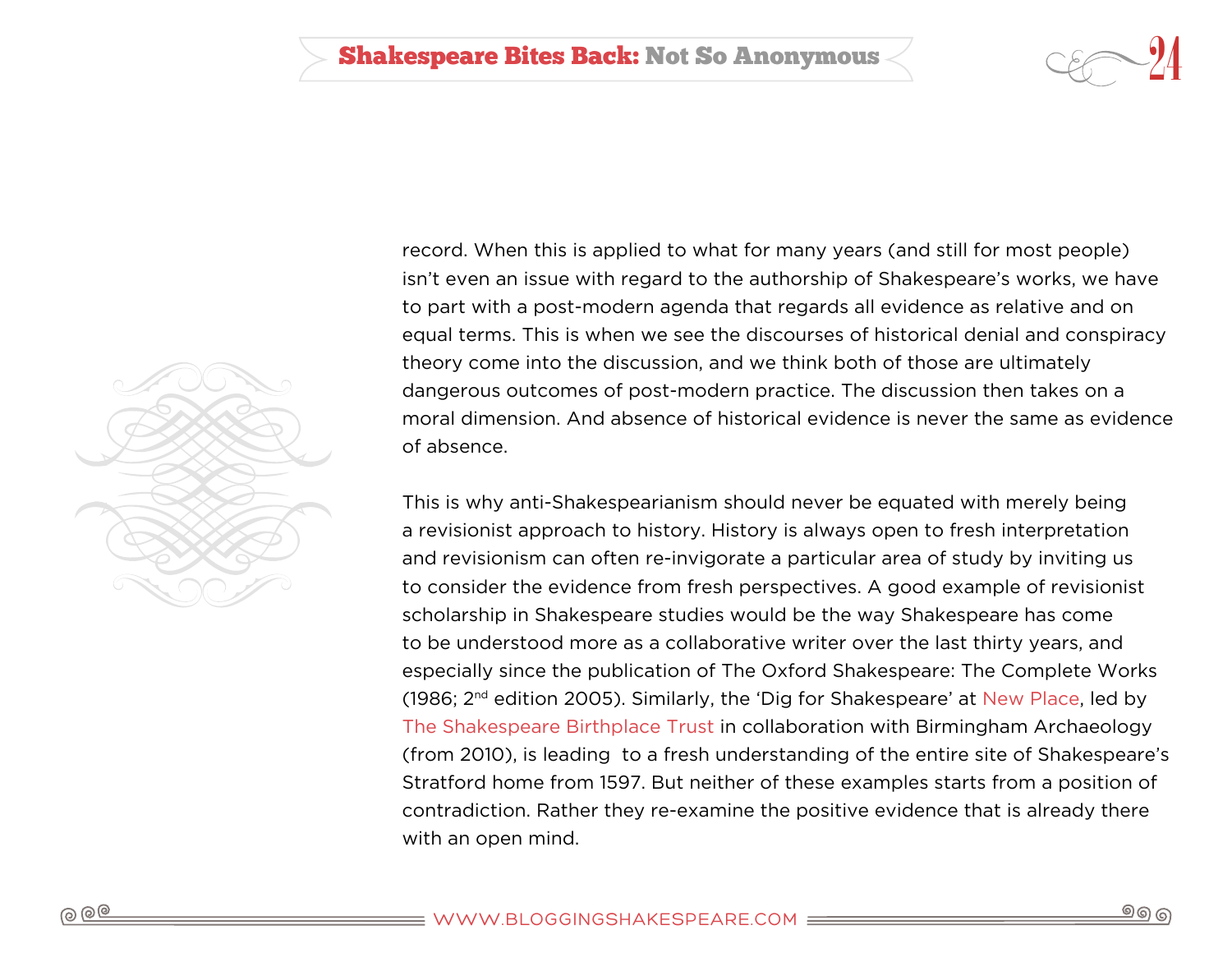![](_page_24_Picture_1.jpeg)

Anti-Shakespearians may claim that they are 'looking objectively' at the evidence, but they never are. Their anti-Shakespearian bias prevents them from ever doing so. Instead, anti-Shakespearianism seeks first to deny the evidence for Shakespeare and then to position an alternative nominee in the gap Shakespeare has left behind. Anti-Shakespearianism is therefore synonymous with a denial of history, rather than with a revisionist and scholarly interpretation of the past.

![](_page_24_Picture_3.jpeg)

'Anti-Shakespearians may clai they are 'looking objectively' at the evidence, but they never are.'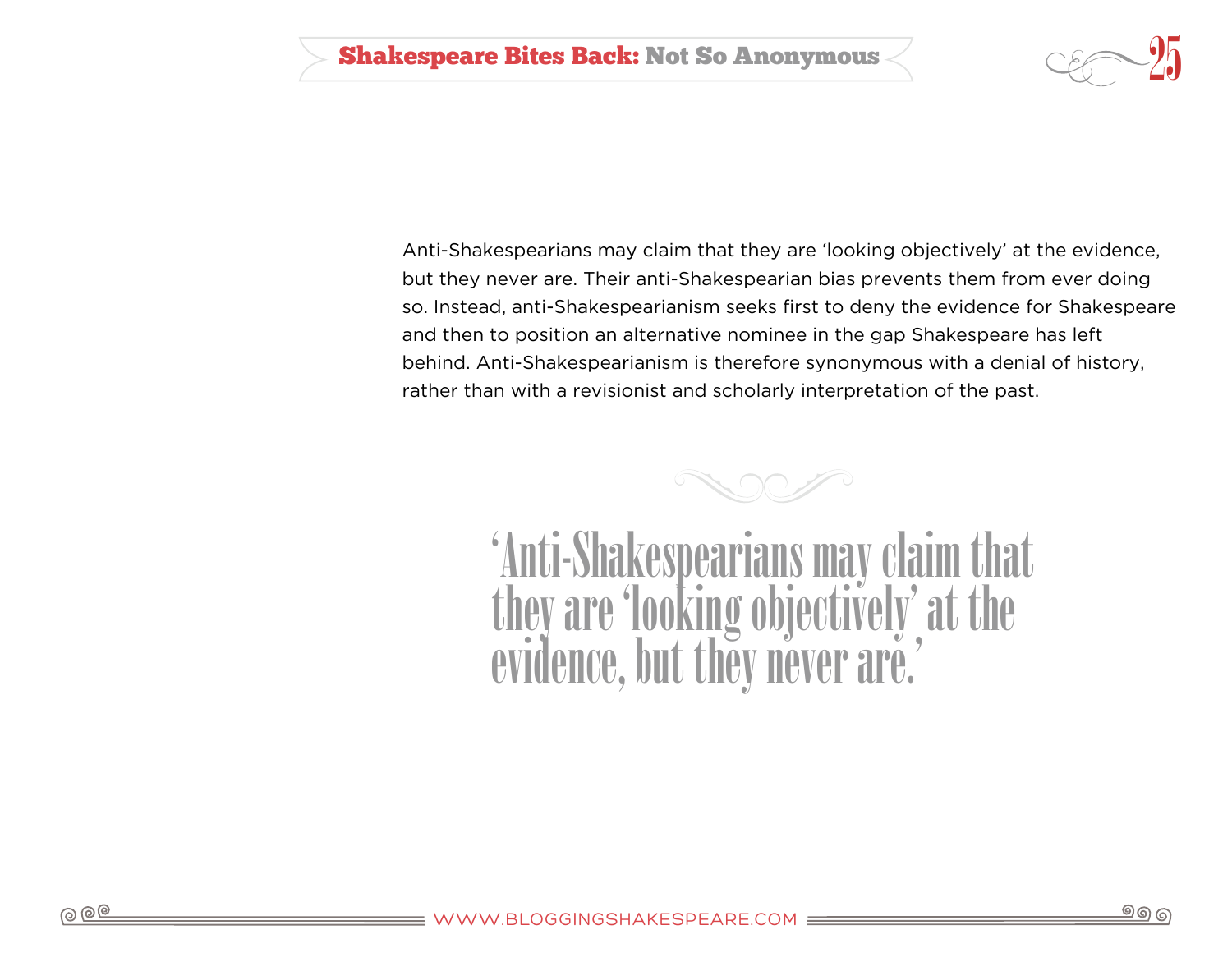![](_page_25_Picture_1.jpeg)

<span id="page-25-0"></span>

# Sucking Shakespeare**'**s Blood

'The Shakespeare Authorship Conspiracy Theory is an entirely parasitic phenomenon, attacking the truth in order to feed off its lifeblood.'

Anti-Shakespearians we have met seem to be singularly lacking in a sense of humour, at least as soon as they start riding their hobby-horses. They hardly smile, perhaps a characteristic of an obsessive mind. Dare to suggest that snobbery is a hidden agenda of the anti-Shakespearian movement (in its general propensity to offer aristocratic or university educated nominees) and you stand the risk of having your head bitten off, or being made to feel you have caused offence. The Shakespeare Authorship Conspiracy Theory is an entirely parasitic phenomenon, attacking the truth in order to feed off its life-blood. Like all conspiracy theories it has no independent, self-determining life of its own and instead attaches itself, leech-like, to a healthy body. And yet, time and again we see the phrase 'keeping an open mind' being used by anti-Shakespearians (as though everyone else's minds, apart from their own, were closed).

Sometimes anti-Shakespearians complain about being excluded from contributing to academic Shakespeare conferences and they have even been known to gatecrash them against the organisers' wills. As the former Director of The Folger Shakespeare Library, Gail Kern Paster, has said, 'to ask me about the authorship question is like asking a paleontologist to debate a creationist's account of the fossil record.'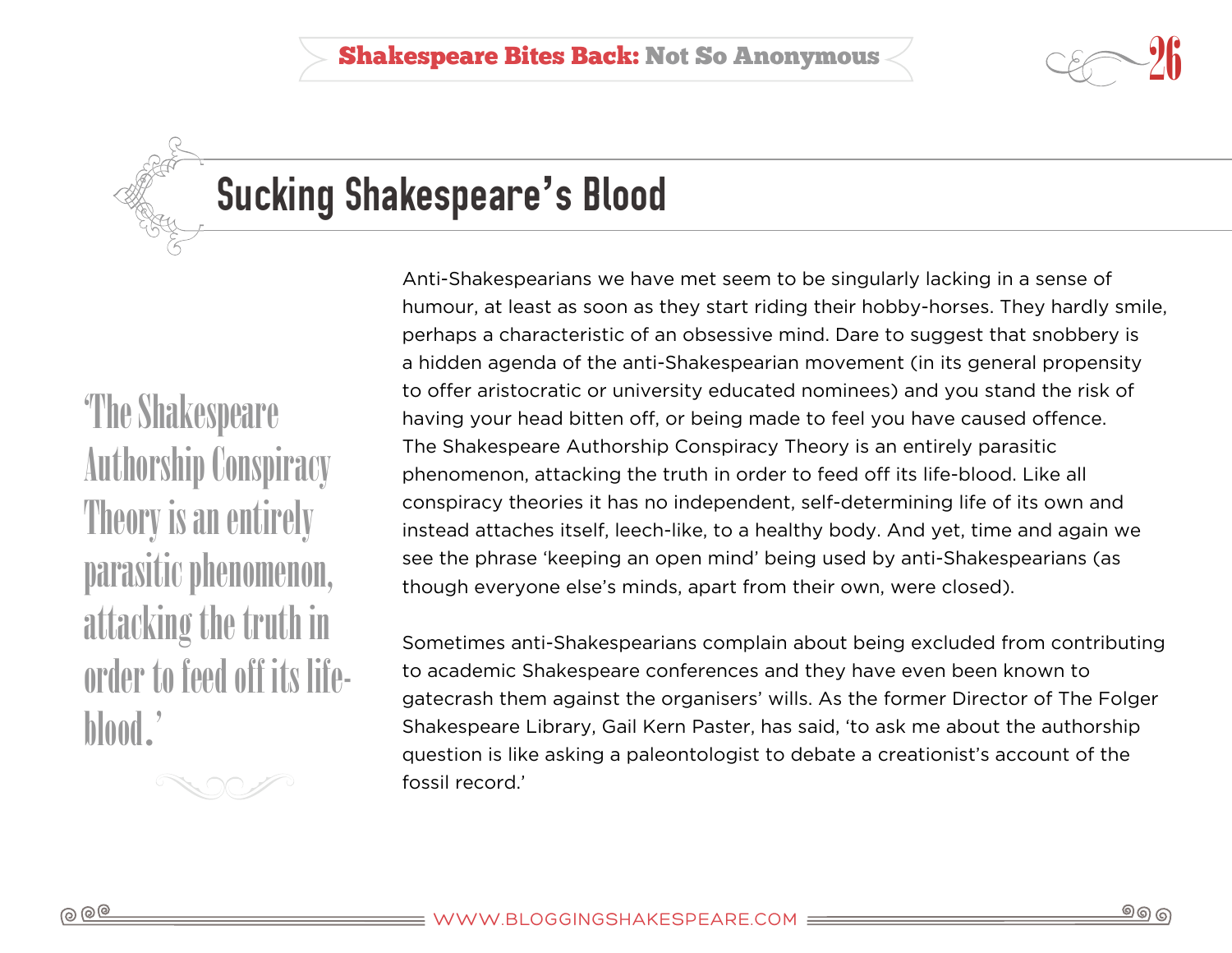![](_page_26_Picture_1.jpeg)

Adherents of such opposing points of view risk feeling as ill at ease in one another's company as vegetarians at a pig roast, or teetotallers at the Munich Beer Festival. Since [The Shakespeare Birthplace Trust](http://shakespeare.org.uk) launched its Shakespeare Authorship Campaign with its digital platform [www.60minuteswithShakespeare.](http://60-minutes.bloggingshakespeare.com/) [com](http://60-minutes.bloggingshakespeare.com/) both authors of this e-book have received abusive, offensive and slanderous messages. We have also been accused of upholding the Shakespearian cause not because we believe in it but because it is the main purpose of the independent charity that we serve. In fact, all our scholarly training prompts us to be interested in every aspect of Shakespearian study. We have examined the anti-Shakespearians' case with objective rigour and we reject it totally. Any competent court of law would do the same.

![](_page_26_Picture_3.jpeg)

'We have examined the anti-Shakespearians' case with objective rigour and we reject it totally.'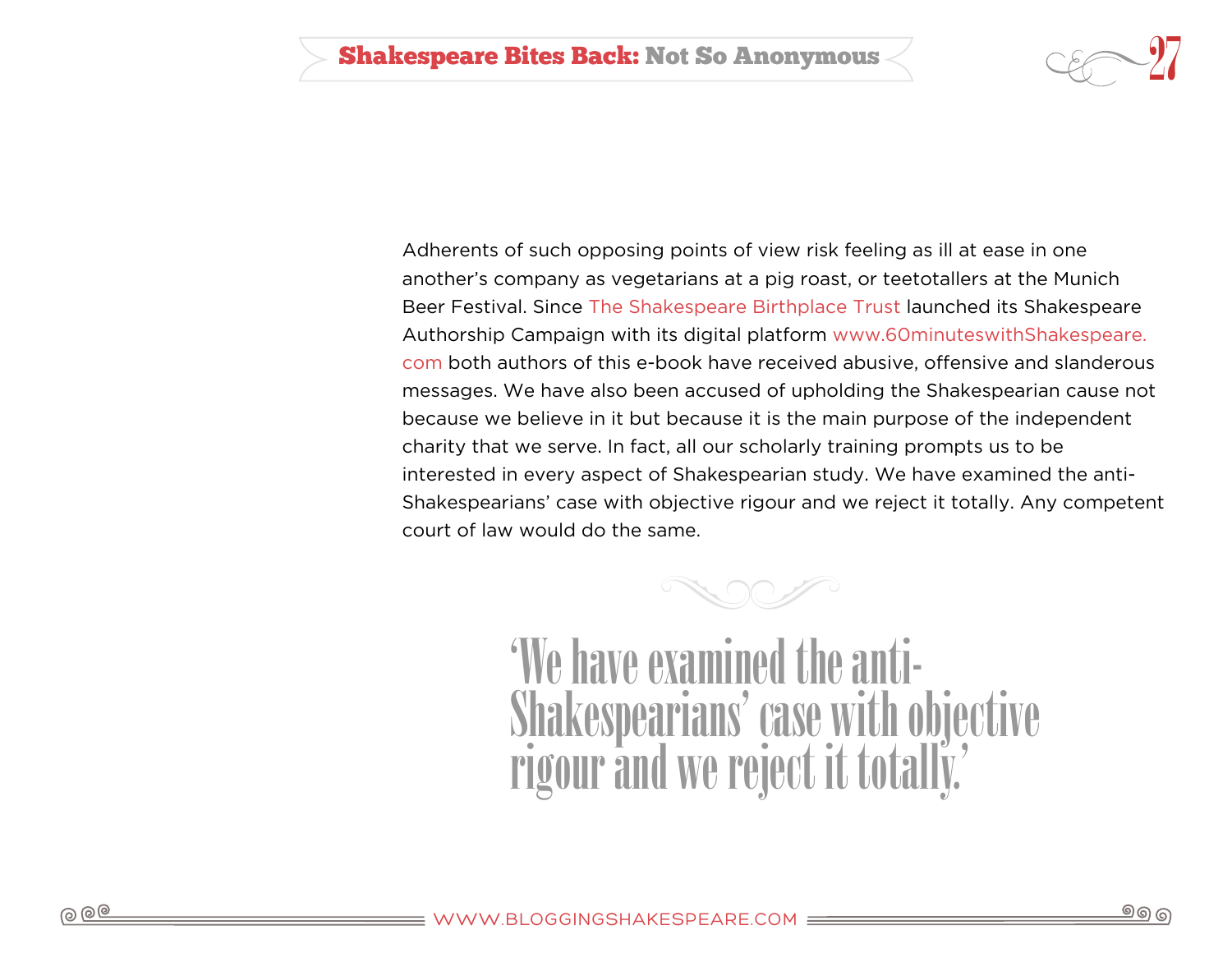![](_page_27_Picture_1.jpeg)

<span id="page-27-0"></span>![](_page_27_Picture_2.jpeg)

## Speaking up for Shakespeare

[Visitors to the five Shakespeare Houses](http://livingshakespeare.com) in Stratford-upon-Avon, as well as students attending talks and sessions in The Shakespeare Centre, often ask questions relating to The Shakespeare Authorship Conspiracy Theory. Sometimes this may be because they can't think of anything else to ask (the fact they fall back on this question almost by default illustrates its insidious ubiquity). Our guides are regularly primed with information to help them respond in an informed and courteous manner. Information about the topic is available [through The](http://bloggingshakespeare.com/?s=authorship)  [Shakespeare Birthplace Trust's digital platforms](http://bloggingshakespeare.com/?s=authorship). (Links are listed at the end of this e-book).

In addition we have commissioned a volume of essays by a distinguished team of academics on various aspects of the authorship discussion to be published by Cambridge University Press. It will discuss the Shakespeare Authorship Conspiracy Theory as a cultural phenomenon. Contributors will concern themselves with various aspects of the topic as well as giving an account of its main protagonists and their theories. We shall present the authorship of Shakespeare's works in relation to historical evidence, to the ways in which history is understood, to the psychology of conspiracy theory, and to literary and textual concerns. Leading authorities on some of the alternative nominees (Oxford, Bacon, and Marlowe) will discuss the claims made for them. The book will have three sections: Shakespeare as Author; The Sceptics; and The Cultural Phenomenon: Did Shakespeare write Shakespeare? This last section will look at the ways in which The Shakespeare

![](_page_27_Picture_6.jpeg)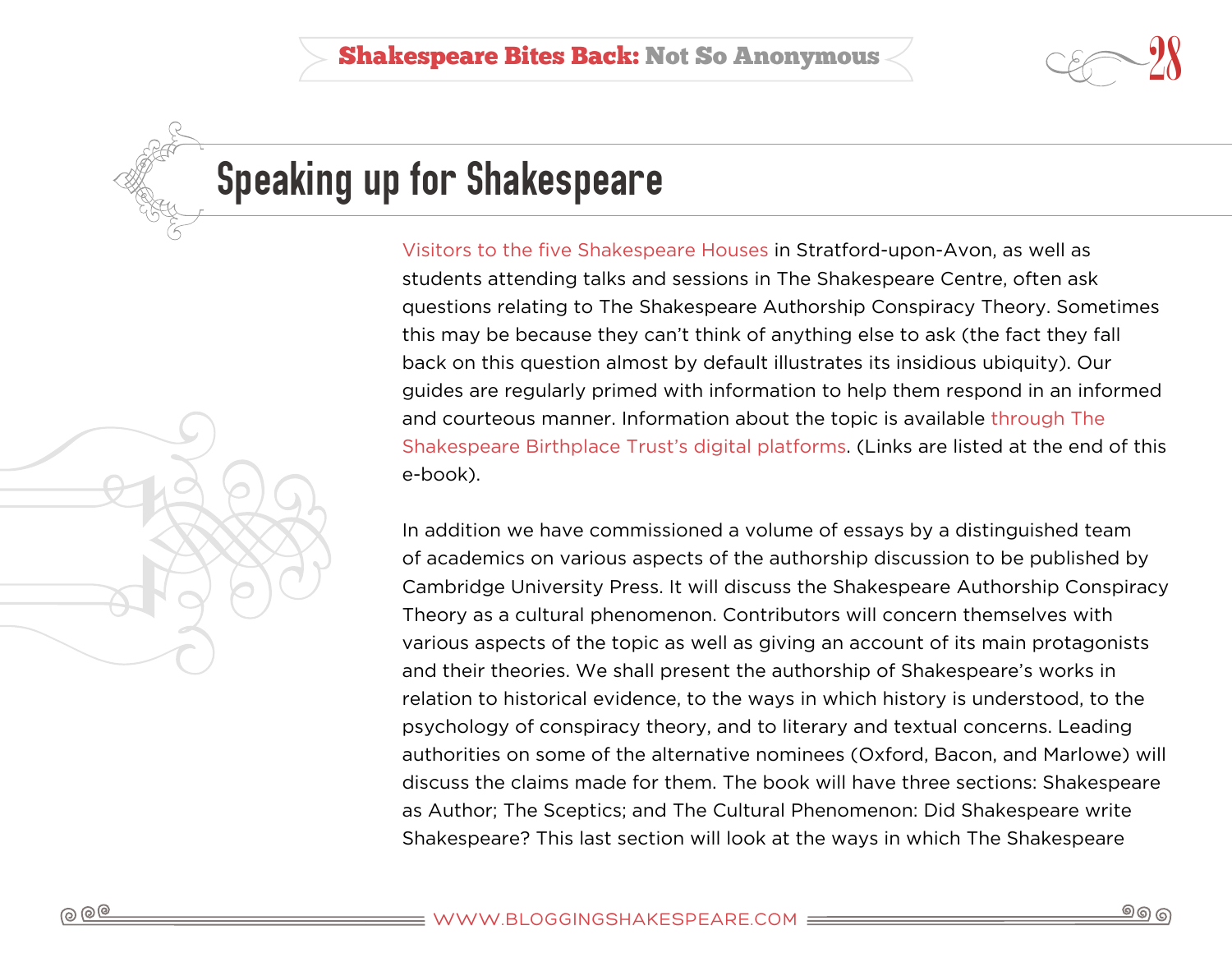![](_page_28_Picture_1.jpeg)

Authorship Conspiracy Theory has embedded itself into the imagination and culture of our time through fiction, films, satire, and other popular media. All being well, the book will appear in the spring of 2013.

<span id="page-28-0"></span>![](_page_28_Picture_3.jpeg)

'As a cinematic experience techniques belong to a wor fantasy.'

This free e-book you are reading forms part of a multi-faceted response by [The](http://www.shakespeare.org.uk)  [Shakespeare Birthplace Trust](http://www.shakespeare.org.uk) to the Shakespeare authorship discussion and is especially prompted by Roland Emmerich's film Anonymous. It's a visually seductive, sweeping melodrama of a film which engagingly evokes the London of Shakespeare's time. As a cinematic experience its techniques belong to a world of fantasy. Though it is located in the genre of fantasy, the film asks us to believe that the Earl of Oxford used the actor Shakespeare as a front man to avoid the shame that an aristocrat would suffer if he were discovered to be writing plays for the public theatre. The widely disseminated poster focuses entirely and aggressively on the Shakespeare Authorship Conspiracy Theory by boldly posing the question: 'Was Shakespeare a Fraud?', superimposing the figure of a man standing with his back to the viewer.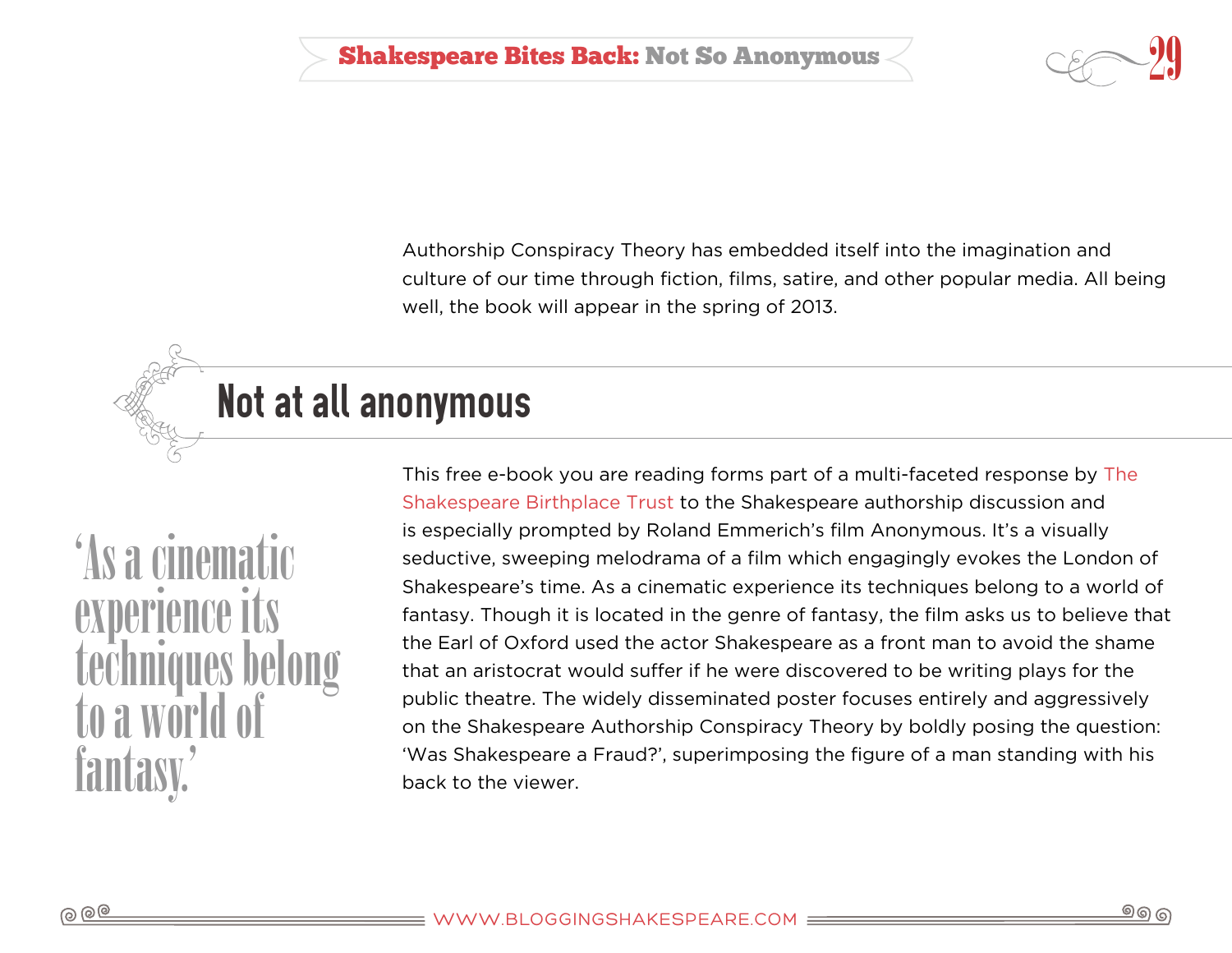![](_page_29_Picture_1.jpeg)

' illegitimate royal children become part of the conspiratorial cover-up.'

![](_page_29_Picture_3.jpeg)

The Earl of Oxford is portrayed as a brooding and isolated genius, hovering in the galleries of the theatre, while the plays are being received with vehement acclaim. We see him browsing through his bookshelves packed with manuscripts in a Harry Potter-like study. He is paying Shakespeare to take the credit for a string of masterpieces, including those first performed after the date of the Earl's own death in 1604. His wife, Ann, comes into the room and berates him for writing when he should be raising money for their daughter's dowry. Alas, the Earl of Oxford cannot help but write. The voices of his inner genius won't remain silent: 'the voices, Ann; I cannot deny the voices.'

The Earl is depicted as having been a child prodigy, ably extemporising verse on a theme given to him by the young Queen Elizabeth. We are led to believe that he wrote and performed in A Midsummer Night's Dream while still only a child. We see him acting in a performance at court in or around 1559, several decades before the play was actually written. The unlikely connection between the young Earl and Queen Elizabeth doesn't end there. She waits until he is a little older and then has a secret child with him, only to discover that the Earl of Oxford is also her illegitimate son. Thus does the film bear out the so-called 'Prince Tudor Theory' in which illegitimate royal children become part of the conspiratorial cover-up.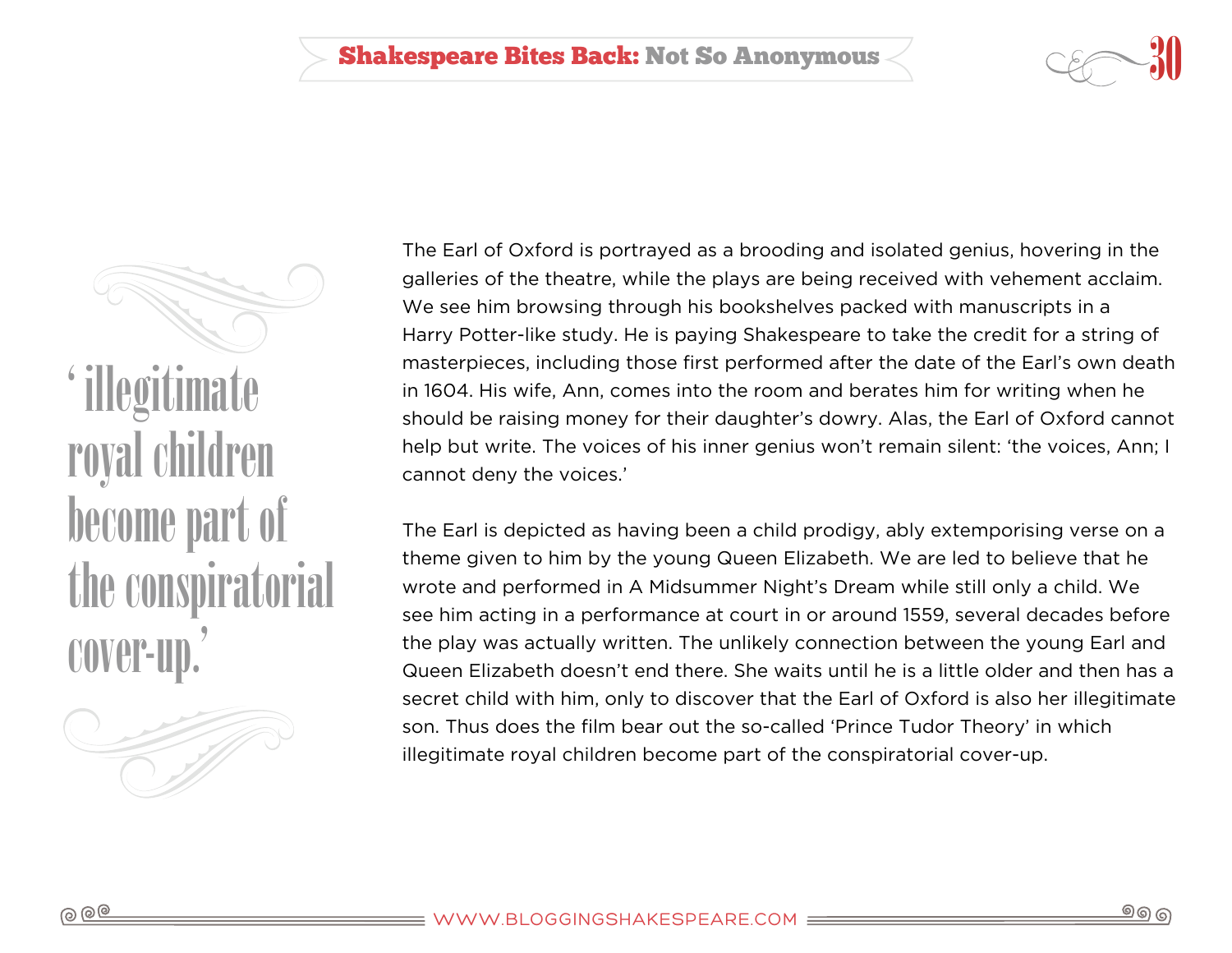![](_page_30_Picture_1.jpeg)

Shakespeare's own part in the story is typically caricatured. After a successful performance of Henry V (which features a charming rendition of the Prologue by Mark Rylance) there are calls of 'Playwright! Playwright!' (a word not recorded until 1687). A virtually inarticulate and drunken Shakespeare comes onto the stage to accept the enthusiastic applause. He can hardly string a sentence together, which might make us wonder how on earth the audience can be fooled into thinking he was capable of writing the play they've just seen. But it is a long-established trope of the Shakespeare Authorship Conspiracy Theory that Shakespeare himself couldn't have written the plays having had no education and coming from the 'backwater' of Stratford-upon-Avon. And all of this in the film Anonymous is humourlessly presented as though it were authentic historical fact. Anonymous represents only the latest manifestation of The Shakespeare Authorship Conspiracy Theory, as well as the one in which there has been the heaviest financial investment.

![](_page_30_Picture_3.jpeg)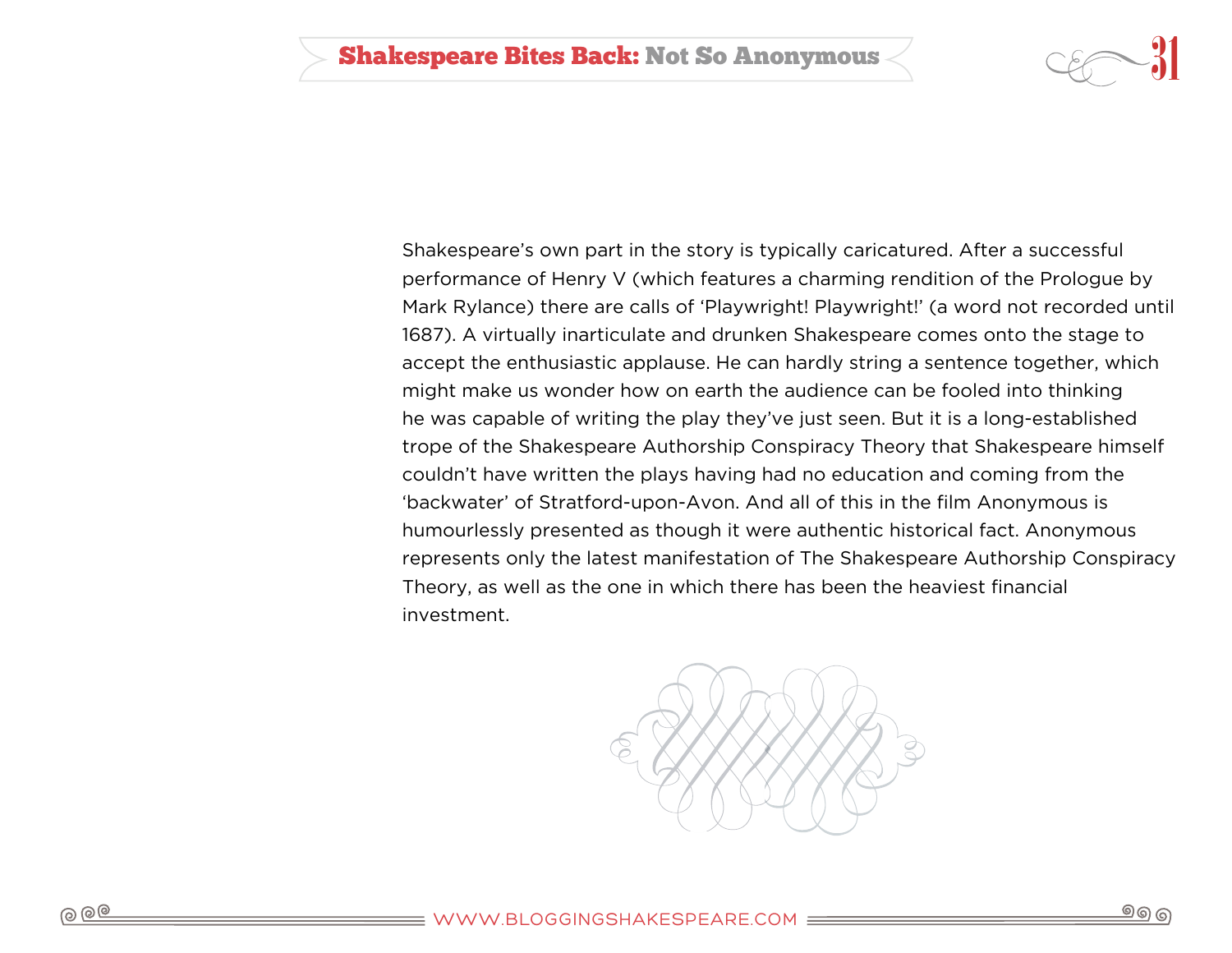![](_page_31_Figure_1.jpeg)

## <span id="page-31-0"></span>A Pro-Shakespearian Manifesto

We think the time is ripe for a vigorous refutation of the unreasonable denial of historical evidence which passes under the guise of legitimate speculation by 'open minds'. Therefore we wish to propose the following:

• We should use the term 'anti-Shakespearian' to describe those who propagate this particular conspiracy theory. In the past they have more usually been referred to as 'anti-Stratfordians', which allows the work attributed to Shakespeare to be separated from the social and cultural context of its author. We wish to insist that no artists should be divorced from the work they have produced. To deny Shakespeare of Stratford's connection to the work attributed to him is to deny the essence of what made that work possible. Michelangelo cannot be separated from Florence and Rome; Charles Dickens wouldn't be Charles Dickens without London. Shakespeare was formed by both Stratford-upon-Avon and London.

The phrases 'the Stratford man', 'actor from Stratford', and even 'anti-Stratfordian' itself perpetuate the kind of divide with which we are here taking issue. These terms concede that such a division between an artist and his or her background and cultural context is possible. 'Anti-Shakespearian' reminds us that in attempting to separate Shakespeare from his place of origin you are in effect vandalizing the works themselves and the world's appreciation of them. We call upon anyone involved in this discussion who is speaking up for Shakespeare to call those who are attacking him 'anti-Shakespearian'.

![](_page_31_Picture_6.jpeg)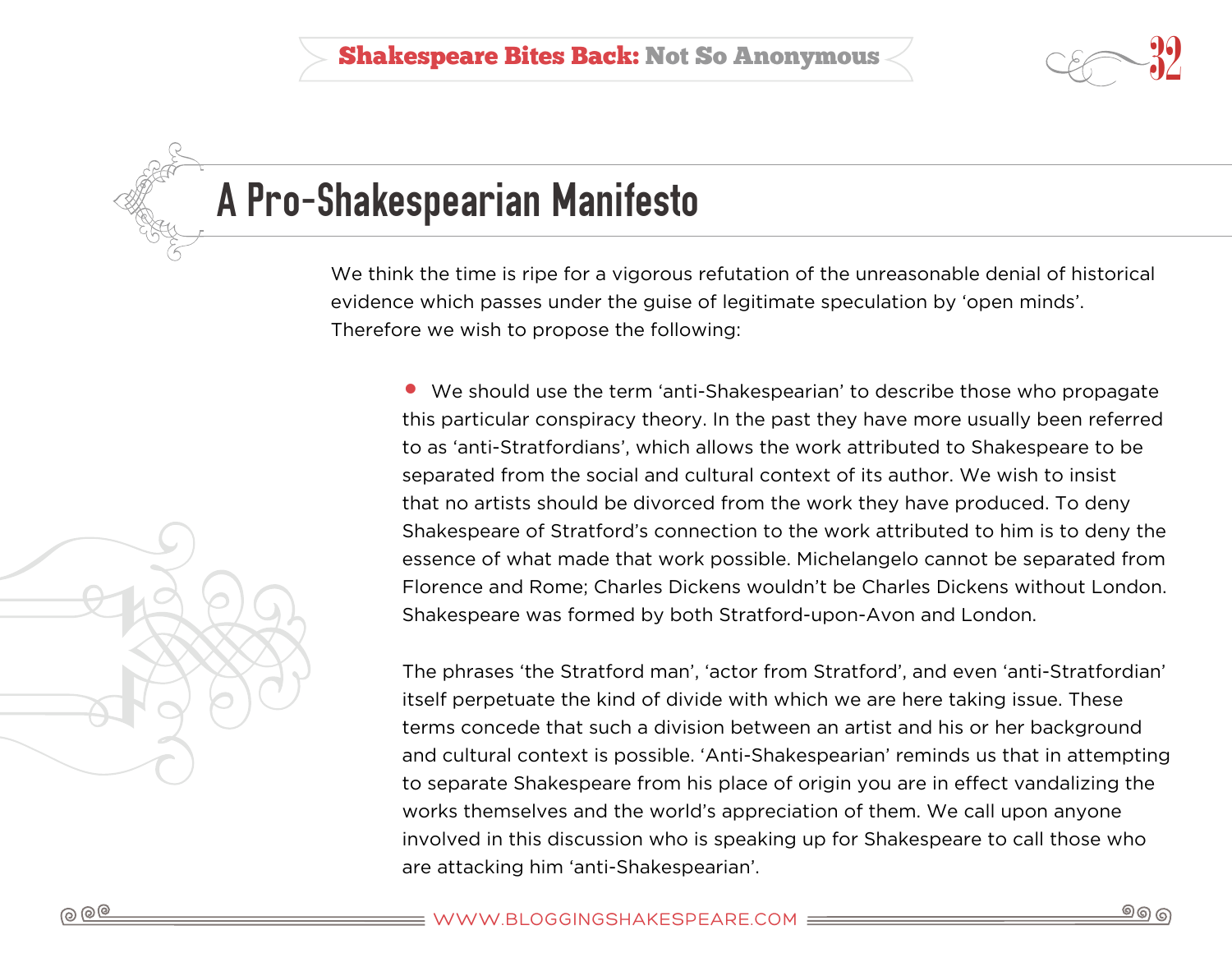![](_page_32_Picture_1.jpeg)

'Professio academics have refused to treat the topic as one wor of intell consideration.'

• Until recently, 'anti-Shakespearianism' has existed outside the world of Shakespeare scholarship. Professional academics have refused to treat the topic as one worthy of intellectual consideration. We are concerned about the way in recent years it has insidiously infiltrated the academy with the founding of Shakespeare Authorship courses in America at Concordia University and in England at Brunel University. We have been castigated for daring to doubt and to question the intellectual justification of these courses. But we continue to do so because we do not understand how any approach to knowledge which has to deny the evidence of recorded history can be intellectually justifiable.

• It is misguided to try to establish hypotheses which contradict Shakespeare's authorship without first properly disproving the historical evidence in Shakespeare's favour.

• The Shakespeare Authorship Conspiracy Theory started in the middle of the nineteenth century. It was the era of an inherited Gothic and Romantic imagination, reacting to Darwin, and alive to the beginnings of detective fiction. Emphasis was placed on reading literature in relationship to the writer's own experiences, which often formed the basis of literary works (for example William Wordsworth's The Prelude, Charlotte Brontë's Jane Eyre, Charles Dickens's David Copperfield, and Alfred Tennyson's In Memoriam).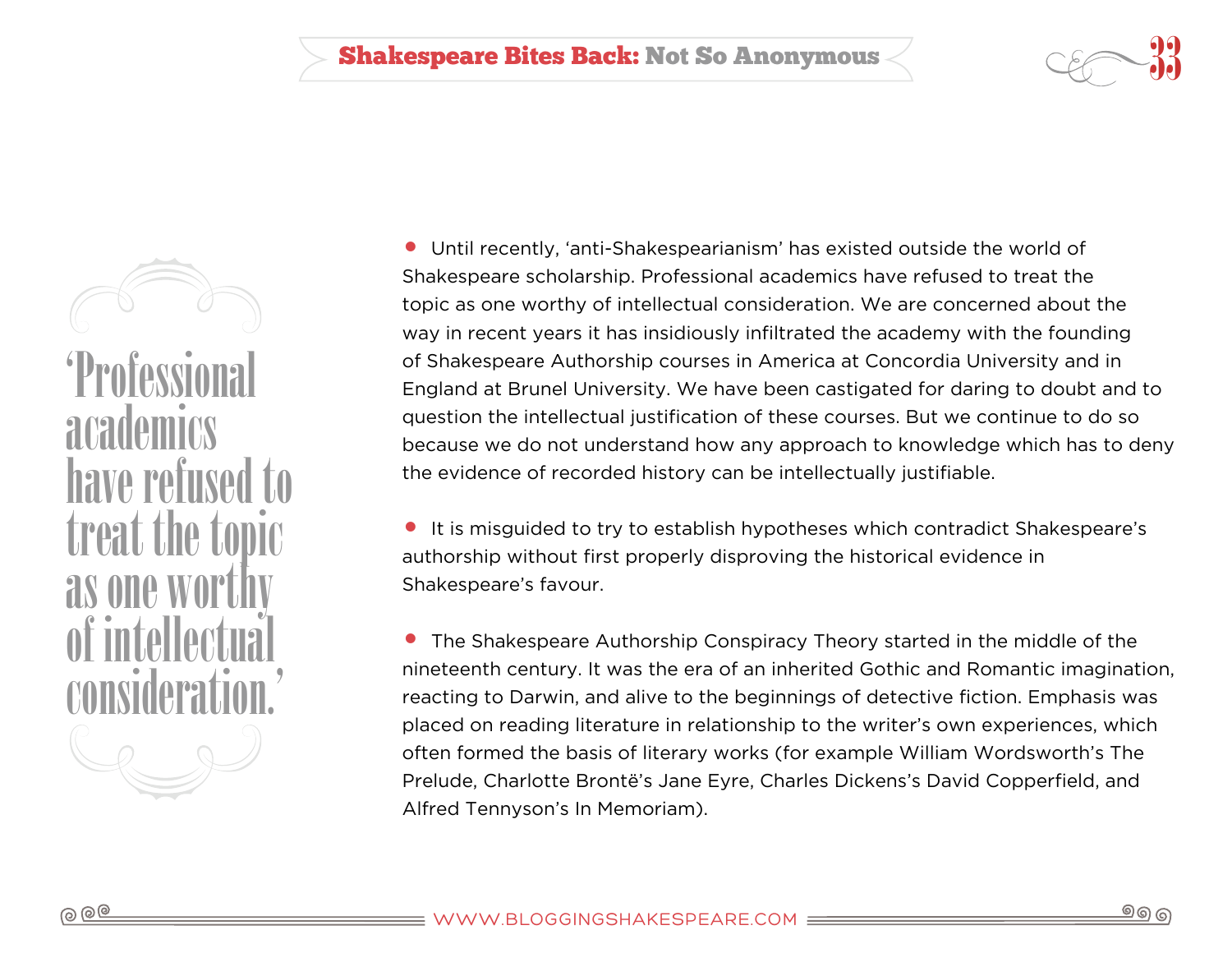![](_page_33_Picture_1.jpeg)

![](_page_33_Picture_2.jpeg)

• We need to be clear about what kind of phenomenon this is. We use the term Shakespeare Authorship Conspiracy Theory. Debates and controversies can arise only where there is room for plausible and rational disagreement or difference of opinion. It is a conspiracy theory pure and simple, and needs to be named as such. Conspiracy theories set out to offend, disrupt, and undermine the truth. Following Jonathan Kay's suggestion in Among the Truthers: A Journey Through America's Growing Conspiracist Underground (2011), we suggest that any conspiracy theory should be as much despised as any mainstream political or moral taboo or '-ism', such as sexism, racism, or homophobia.

• Conspiracy theories are entirely parasitic, existing only in contradiction to wellestablished truths. They give to our understanding nothing which is positive and rely entirely on proving a negative case, which is logically impossible: absence of evidence is not the same as evidence of absence.

• We see within the conspiracy theory a disconnection between the professional historians and Shakespeare scholars on one side and well-educated non-specialists on the other. This divide occurs in many disciplines. It is all too easy for anyone to have an opinion or to start speculating and then to set out to try to create an argument to support their case. Our approach to the facts and historical evidence is complex and is informed by a deep knowledge in order to understand them. History is never as tidy as conspiracy theories would have us believe.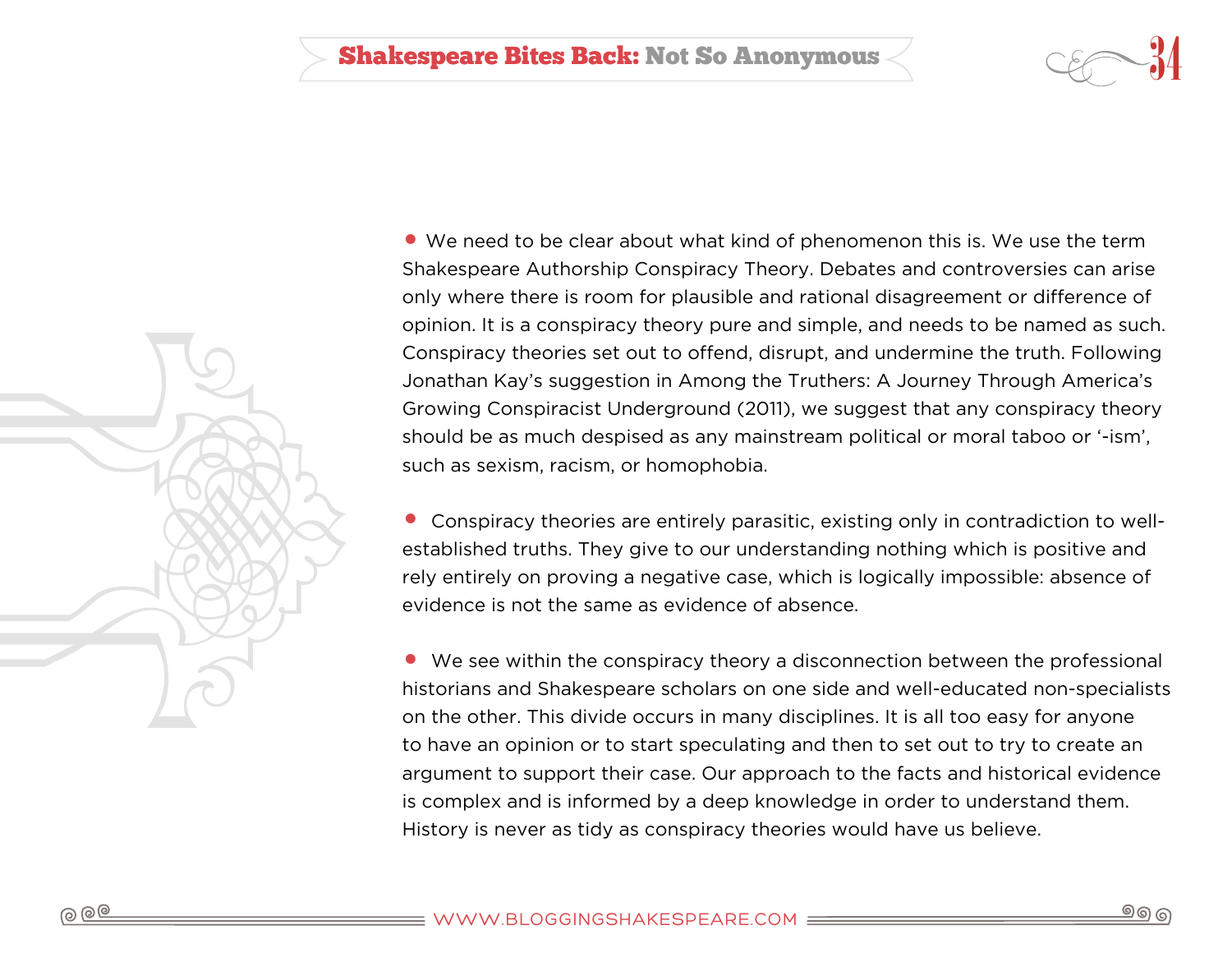![](_page_34_Picture_1.jpeg)

![](_page_34_Picture_2.jpeg)

• In being interested only in demonstrating that anyone other than Shakespeare is the author of these works, The Shakespeare Authorship Conspiracy Theory enslaves the works into the service of primarily biographical readings in order to prove the case of an alternative nominee.

• The Shakespeare Authorship Conspiracy Theory amounts to a gross act of intellectual theft. It is neither more nor less than an on-going attempt to steal one person's reputation and achievements and give them to someone else. This adds a profoundly moral dimension to the discussion which is usually ignored.

• We scorn any anti-Shakespearian argument which begins with the formulation, 'Shakespeare couldn't have written the works because…' This is the equivalent to saying 'how could the world possibly be round because our eyes tell us that it is flat?'

• We scorn any argument against Shakespeare's authorship which relies on preferring the aristocratic privilege of an alternative nominee. We find nothing in the plays or poems to suggest they could only have been penned by an aristocrat.

• There is nothing unusual about gaps in the record of people who lived during Shakespeare's time, however eminent they may have been in some spheres of activity. We know more about Shakespeare than we do about, for example, the

aristocrat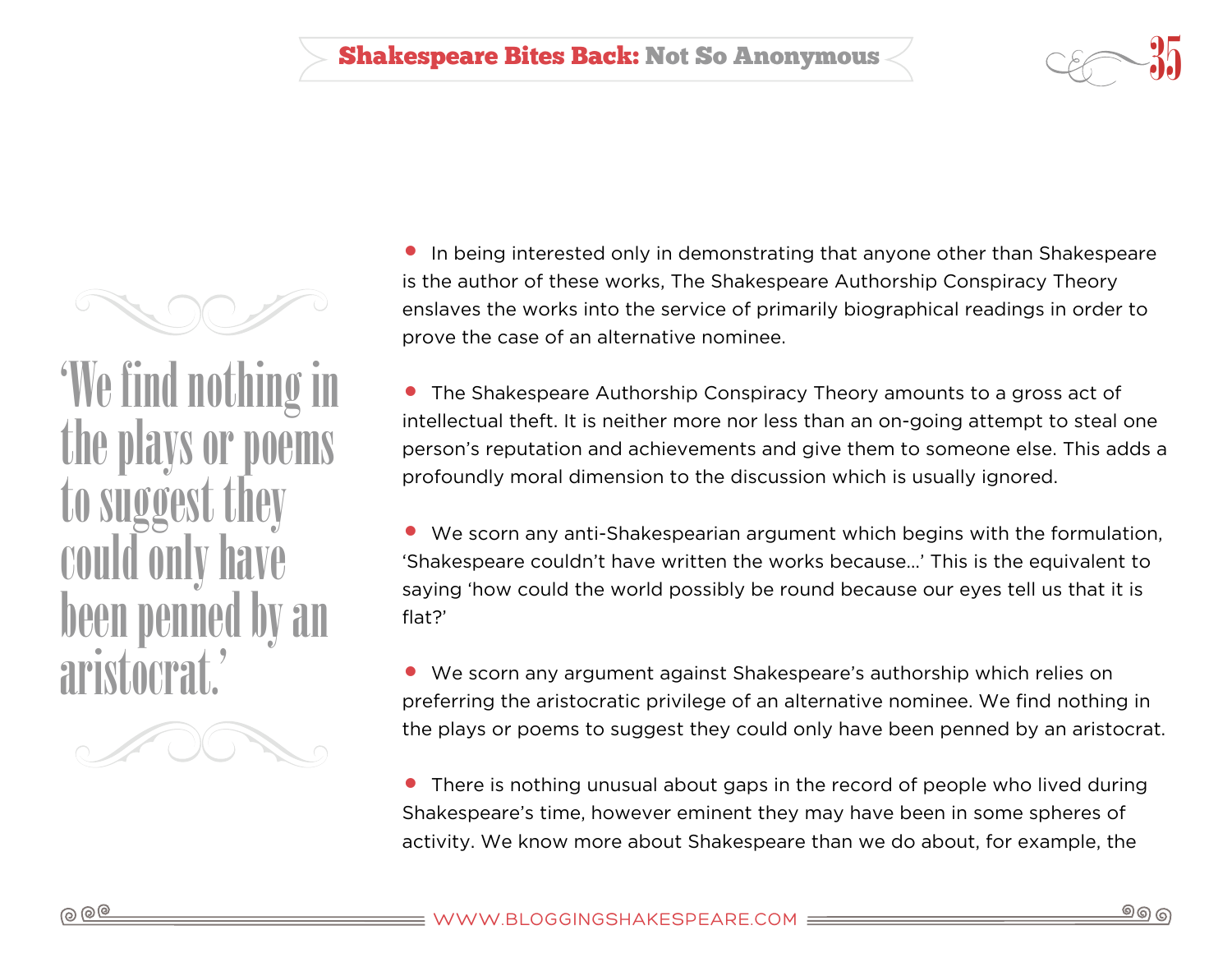![](_page_35_Picture_1.jpeg)

![](_page_35_Picture_2.jpeg)

'Shakespeare puns his own name, William, in Sonnets 13 135, 136 an Sonnet 136 ends with 'for my name is Will.'

playwrights John Webster and John Ford.

• Shakespearians themselves are sometimes criticized for overly determined biographical readings of the works. In our view there are degrees of determination. It is one aspect of the art of biography to identify a compelling context in which to read the work. When, for example, the disguised Innogen names her master as 'Richard du Champ' in Cymbeline it seems reasonable to hypothesise that this might be a concealed allusion (perhaps even a private joke) to Shakespeare's Stratford contemporary, Richard Field, publisher of his poems. Similarly, Shakespeare puns on his own first name, William, in Sonnets 134, 135, 136 and 143. Sonnet 136 ends with 'for my name is Will.' We are in favour of a cautionary approach to making links between the works and their author's life.

• None of the 77 or more people who have been nominated should have precedence over any other. Queen Elizabeth I, King James I, Daniel Defoe, Lancelot Andrewes, Lady Mary Sidney, Fulke Greville, Sir Henry Neville, The Earl of Rutland, Miguel de Cervantes, Edmund Campion, Sir Thomas More: these and all the others have neither more nor less of a claim than the current favourites, The Earl of Oxford, Christopher Marlowe, or Sir Francis Bacon.

• Over the last thirty years, Shakespeare has come to be understood more as a collaborative writer. Seven of the plays written at the beginning and end of his career either show the evidence of one or more other hands or are mentioned in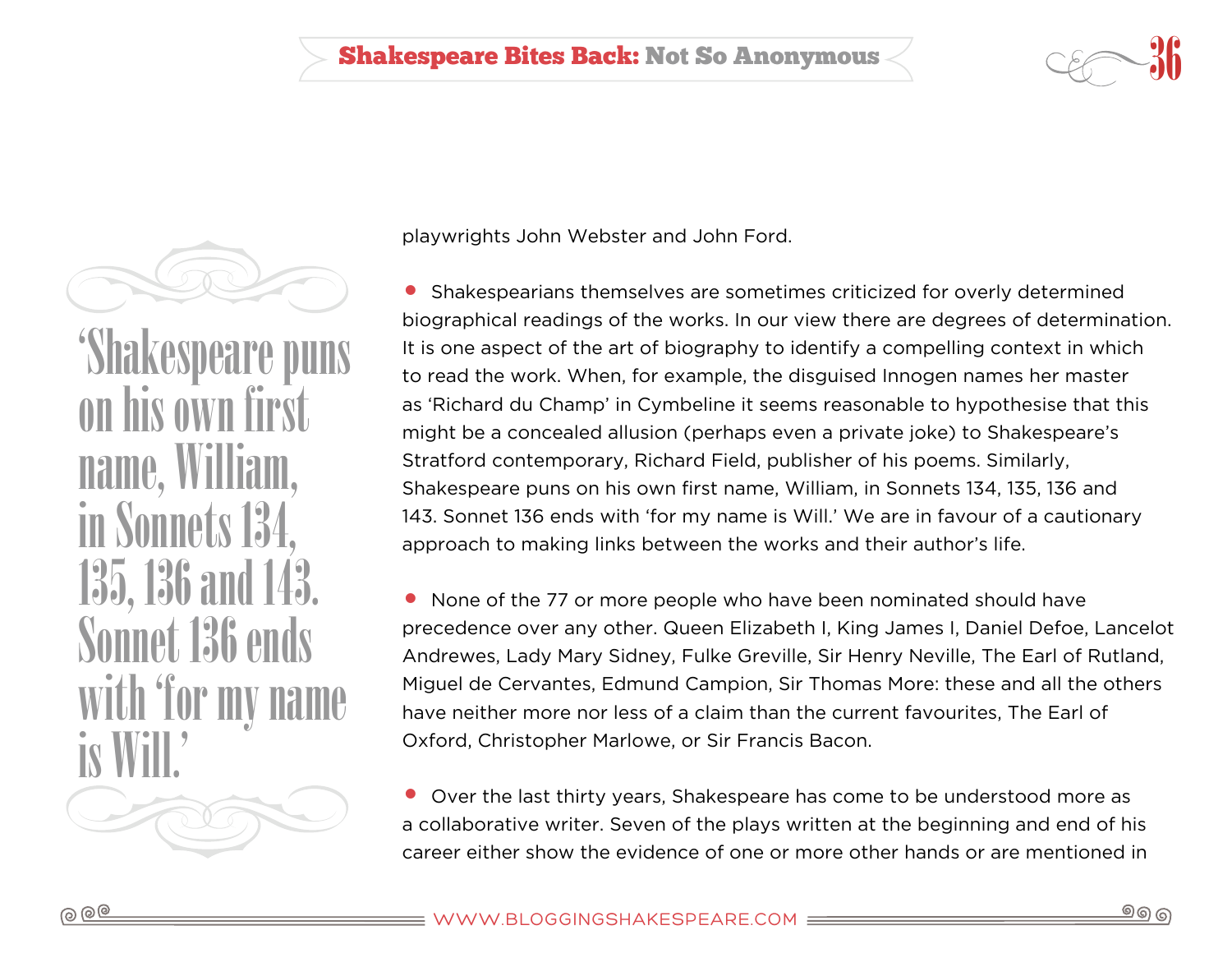![](_page_36_Picture_1.jpeg)

![](_page_36_Picture_2.jpeg)

external evidence as having been written in collaboration. Our understanding of how Shakespeare wrote will continue to develop; his status as author, like many authors of the Elizabethan and Jacobean period, is a combination of solo authored and collaborative working practice. This puts paid to the notion that the works were written by an alternative and isolated, conspiratorially hidden aristocrat or other alternative nominee.

• People often say that it doesn't matter who wrote the works, we still have the works themselves. Noel Coward puts this into song:

Christopher Marlowe or Francis Bacon, The author of Lear remains unshaken. Willie Herbert or Mary Fitton, What does it matter? The Sonnets were written.

But it does matter. Utterly. To claim otherwise is to deny history, the nature of historical evidence, and also to sever from the works any understanding of the humanity and personality behind them. As people we want to know as much as possible about the artist responsible for the work. Even though we don't have as much personal information about Shakespeare of the kind we should like to have – diaries, letters, account books– our desire to know as much as possible remains unabated. That is where the art of Shakespearian biography commences.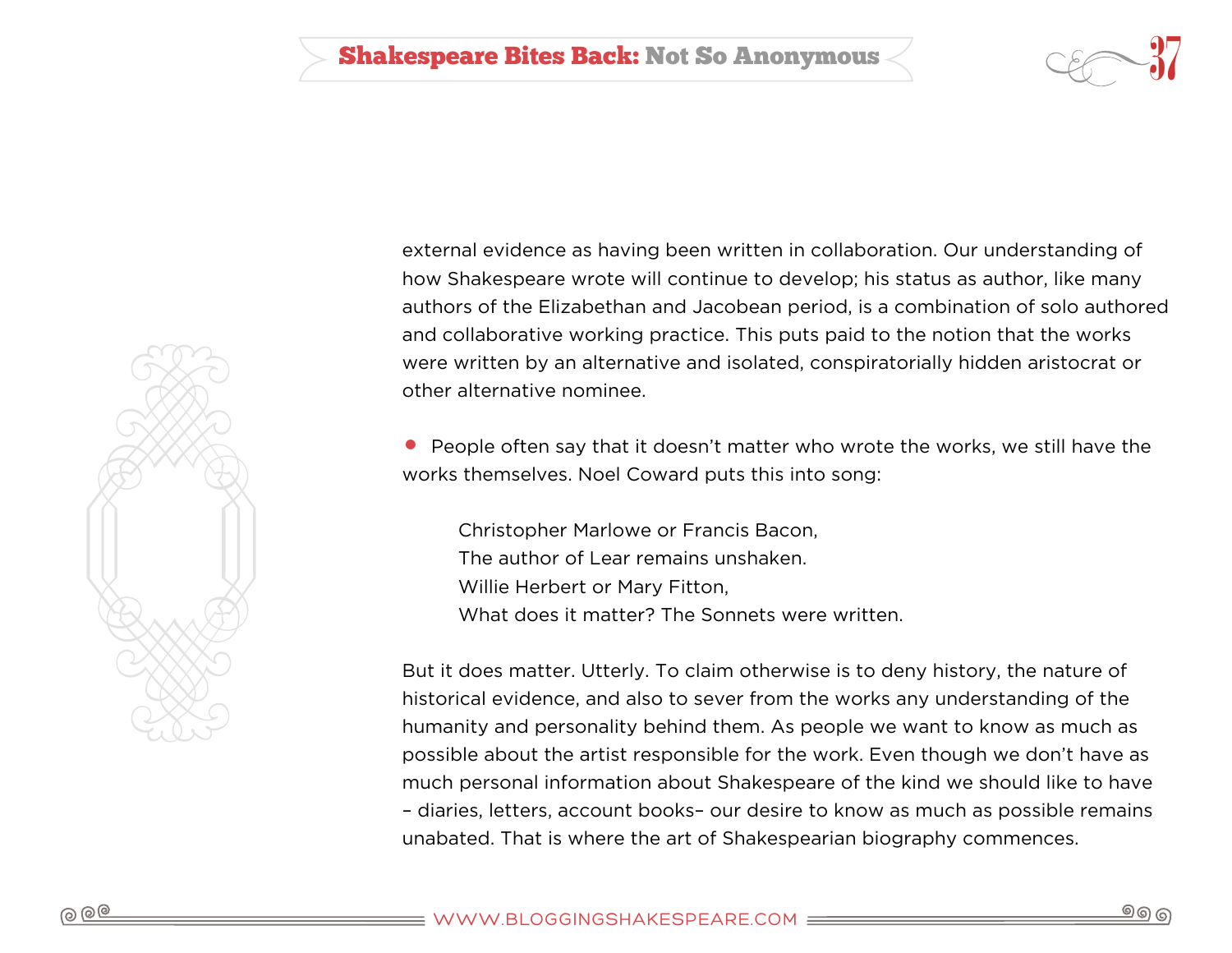• We call upon the Dean and Chapter of Westminster Abbey to remove the erroneous question mark before the date of Christopher Marlowe's death in the stained glass window in Poets' Corner. It denies history.

![](_page_37_Picture_2.jpeg)

We hope you have enjoyed reading this free e-book and that you may like to forward or recommend it to your friends and contacts. You can sign up to the Shakespeare Authorship Campaign at [www.60minuteswithShakespeare.com](http://www.60minuteswithshakespeare.com/) and hear the views of 60 scholars, writers, actors, and theatre practitioners. You can watch Charles Beauclerk, Michael Dobson, Paul Edmondson, Roland Emmerich, William Leahy, and Stanley Wells give speeches about the Shakespeare Authorship at [www.esu.org/news/item.asp?n=12890 .](http://www.esu.org/news/item.asp?n=12890) David Kathman and Terry Ross's excellent website [www.shakespeareauthorship.com](http://www.shakespeareauthorship.com/) sets out the evidence for Shakespeare and analyses some of the anti-Shakespearian theories. It provides a further reading list and a comprehensive summary of other web-based resources.

![](_page_37_Figure_4.jpeg)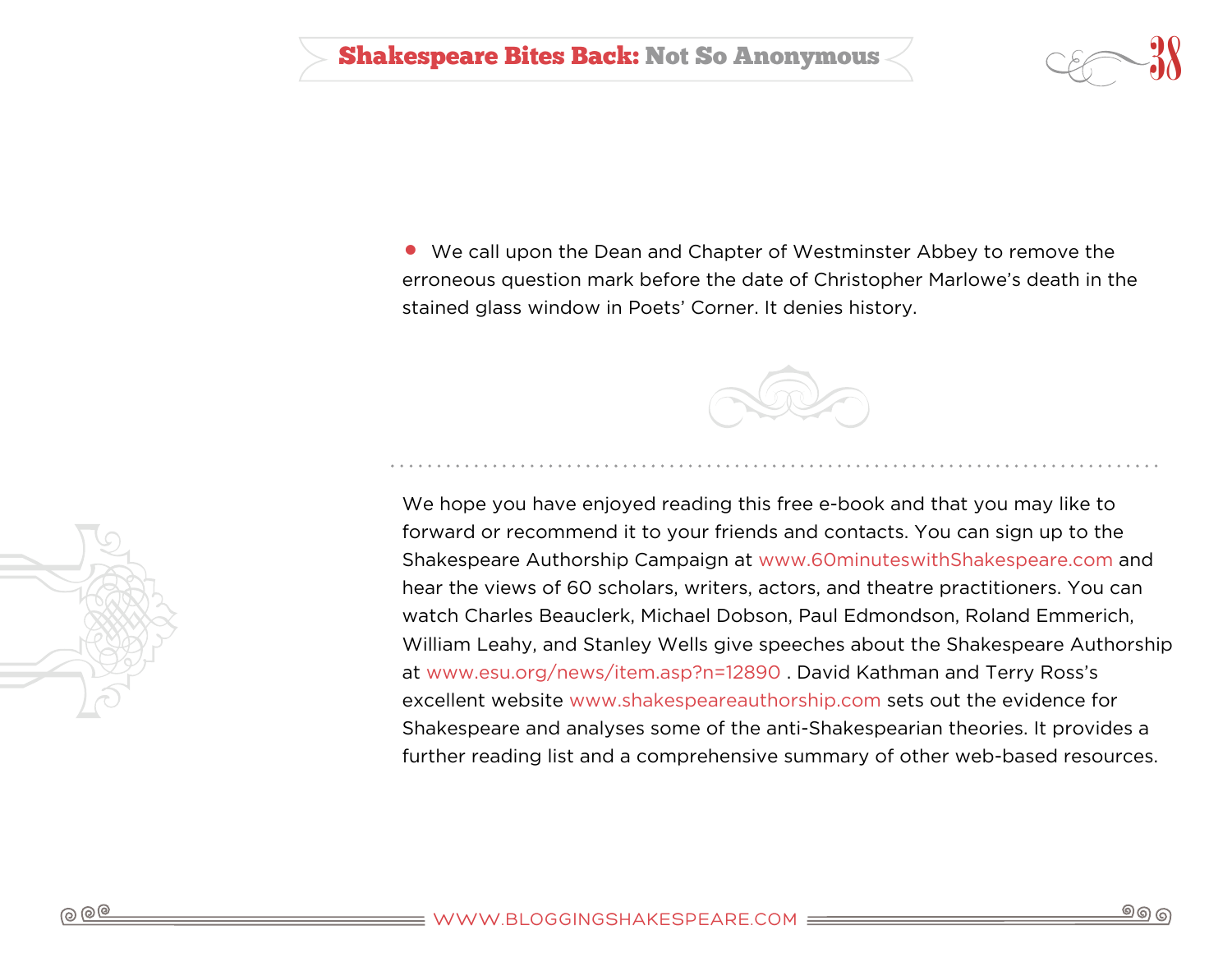![](_page_38_Picture_1.jpeg)

We are speaking up for Shakespeare in defiance of all those who want to believe that the past can be re-made according to their own tastes. He was a man from an up and coming middle-class background, a glover's son, who was formed by a humanist, grammar school education, worked hard at what he was good at, and went on to produce some of the greatest plays and poetry ever written.

It is time for Shakespeare to bite back.

![](_page_38_Picture_4.jpeg)